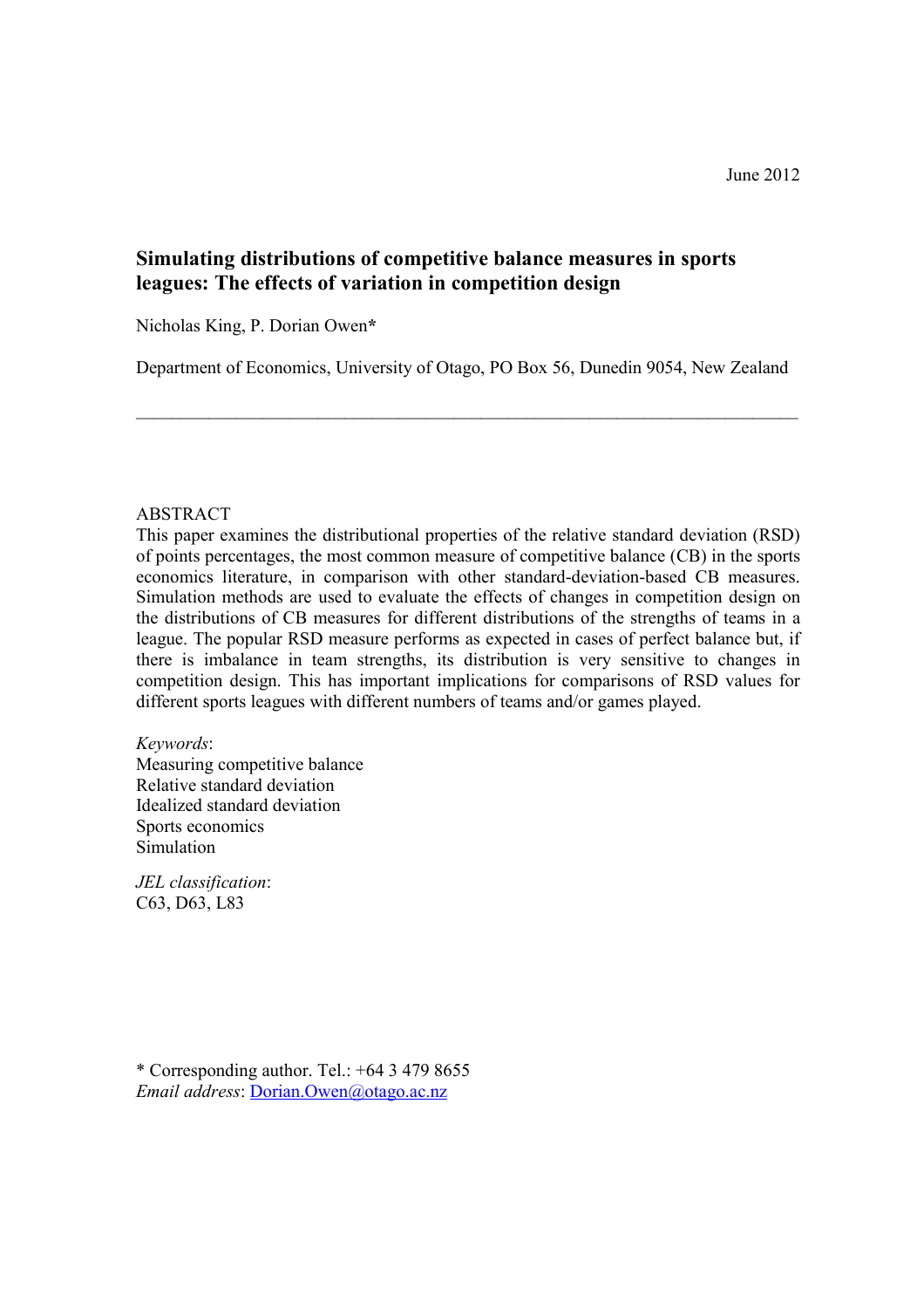#### 1. Introduction

Professional sports leagues "are in the business of selling competition on the playing field" (Fort and Quirk, 1995, p.1265). An appropriate degree of competitive balance, how evenly teams are matched, is central to this endeavour, as this affects the degree of uncertainty over the outcomes of individual matches and overall championships. According to the 'uncertainty of outcome hypothesis' (Rottenberg, 1956), higher levels of competitive balance, reflected in more uncertain outcomes, increase match attendances, television audiences and overall interest (Forrest and Simmons, 2002; Borland and Macdonald, 2003; Dobson and Goddard, 2011). However, in a free market, teams with greater financial resources (e.g., due to location in larger population centres or more lucrative sponsorship deals) can hire better players, improve team performance and increase their dominance. This undermines competitive balance and, hence, uncertainty of outcome, which, in turn, threatens the sustainability of the league because of excessive predictability of outcomes. Consequently, in sports antitrust cases, a lack of competitive balance is a widely used justification for restrictive practices (such as salary caps, player drafts and revenue sharing) that would not be countenanced in other industries (Fort and Quirk, 1995; Szymanski, 2003).

An important strand of the competitive balance literature involves assessing the extent of competitive balance, tracking its movements over seasons, and examining the effects of regulatory, institutional and other changes in business practices (Fort and Maxcy, 2003). Appropriate measurement of competitive balance is an important prerequisite for such analyses. Consequently, considerable effort has gone into measuring competitive balance.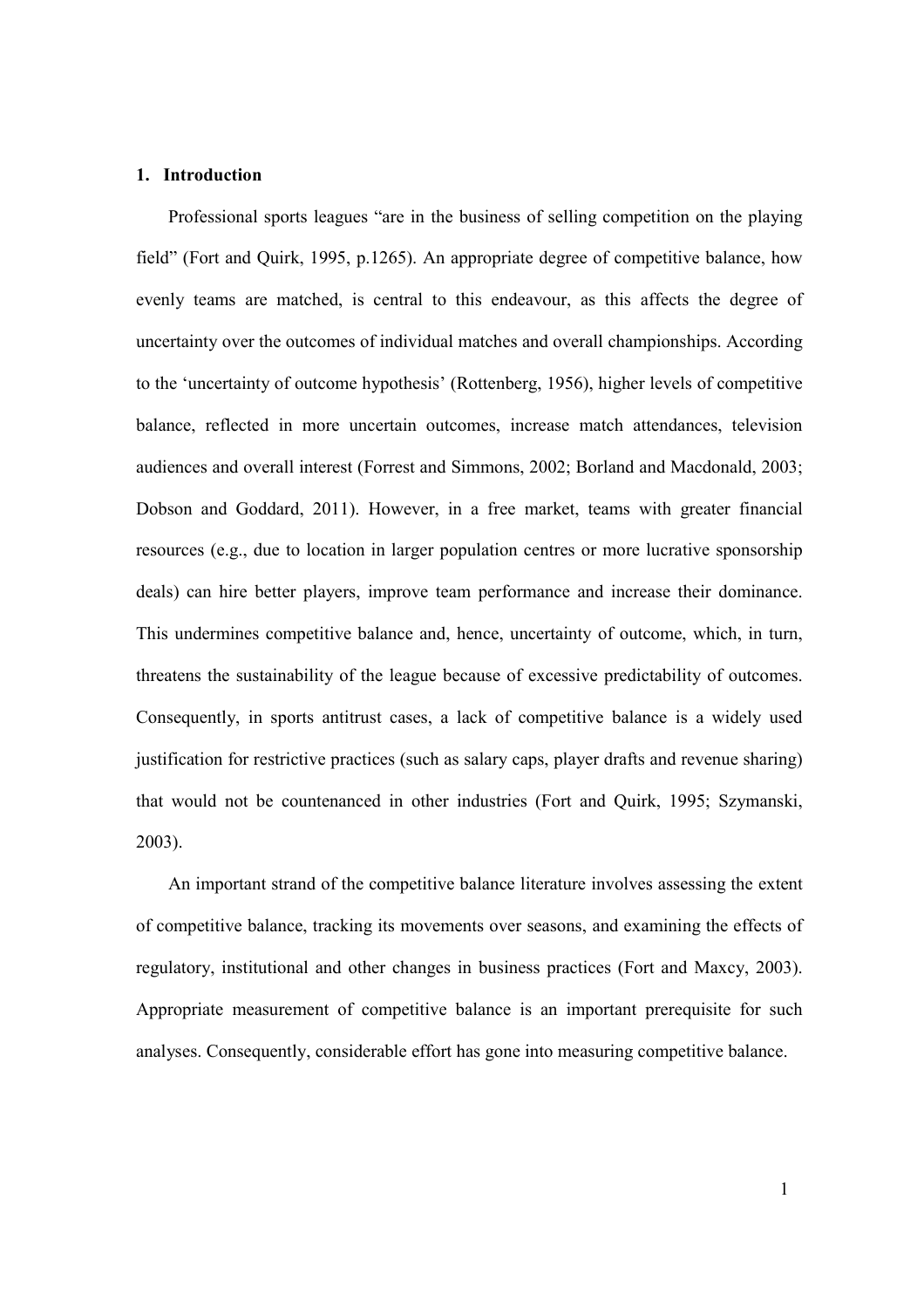Standard measures of dispersion, inequality and concentration, applied to end-ofseason league outcomes such as win percentages or points percentages, are commonly used to measure competitive balance. These include the actual standard deviation and the relative standard deviation (Noll, 1988; Scully, 1989; Quirk and Fort, 1992; Fort and Quirk, 1995), the Gini coefficient (Fort and Quirk, 1995; Schmidt and Berri, 2001), the Herfindahl–Hirschman index (Depken, 1999), concentration ratios (Koning, 2000) and relative entropy (Horowitz, 1997), as well as a variety of other measures (Humphreys, 2002; Dobson and Goddard, 2011, Ch. 3).

From this menu, the most commonly used measure of competitive balance in the sports economics literature is the 'relative standard deviation' (also known as the 'ratio of standard deviations'), RSD, which is generally considered to be the most useful measure of competitive balance "because it controls for both season length and the number of teams, facilitating a comparison of competitive balance over time and between leagues" (Fort, 2007, p. 643). The aim of this paper is to examine, using simulation methods, the distributional properties of the widely used RSD measure in comparison with other standard-deviation-based measures.

Despite their widespread use, relatively little is known about the properties of the sampling distributions of such measures in the context of comparing competitive balance in different sports leagues with different design characteristics. One distinctive characteristic of sports leagues is that their playing schedules impose restrictions on the distribution of wins; for example, teams cannot win matches in which they do not play. Playing schedules therefore constrain the range of feasible values of measures of competitive balance (Horowitz, 1997; Utt and Fort, 2002; Owen et al., 2007; Owen, 2010; Manasis et al., 2011).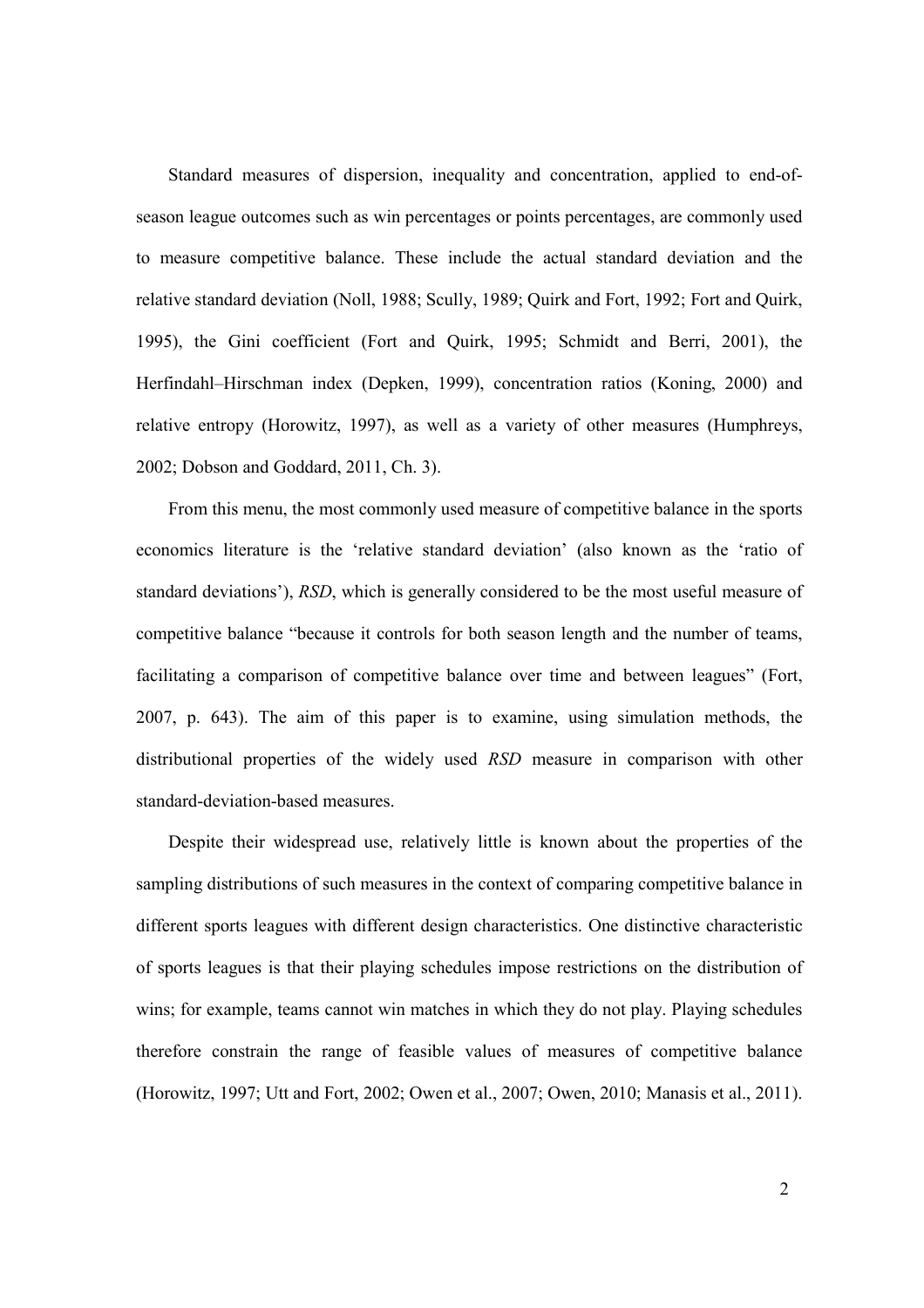Analyses of the implications of this have, so far, concentrated on deriving analytical expressions for lower and upper bounds of selected competitive balance measures. These lower and upper bounds are found to depend on the number of teams and/or the number of games played by each team (Depken, 1999; Owen et al., 2007; Owen, 2010; Manasis et al., 2011). This complicates the interpretation of balance measures, especially when comparisons (e.g., across different leagues or for the same league over time) involve different numbers of teams or games played, a situation that is extremely common. However, although these results provide useful information in defining the ranges of feasible values of the competitive balance measures, actual outcomes may be far from the extreme maximum values and, arguably, may be less affected by changes in competition design. For meaningful comparisons, it is important to have a clear idea not only of the location and range of feasible values of the chosen balance measure, but also how the distributions vary in response to different aspects of league design (e.g., the number of teams, the number of games played by each team or other variations in the playing schedules). Simulation provides an ideal approach to evaluate the effects of such changes in competition design on the distributions of different competitive balance measures for known distributions of the strengths (abilities) of the teams in the league.

Simulation methods have been applied to several different aspects of the analysis of sports leagues, including predicting the outcomes of matches and tournaments (e.g., Clarke, 1993; Koning et al., 2003), examining the effects of league or tournament design on specific measures of competitiveness or outcome uncertainty (Scarf et al., 2009; Puterman and Wang, 2011), assessing the effects on match attendance of changes in league structure or of equalizing playing talent across teams (Dobson et al., 2001; Forrest et al., 2005),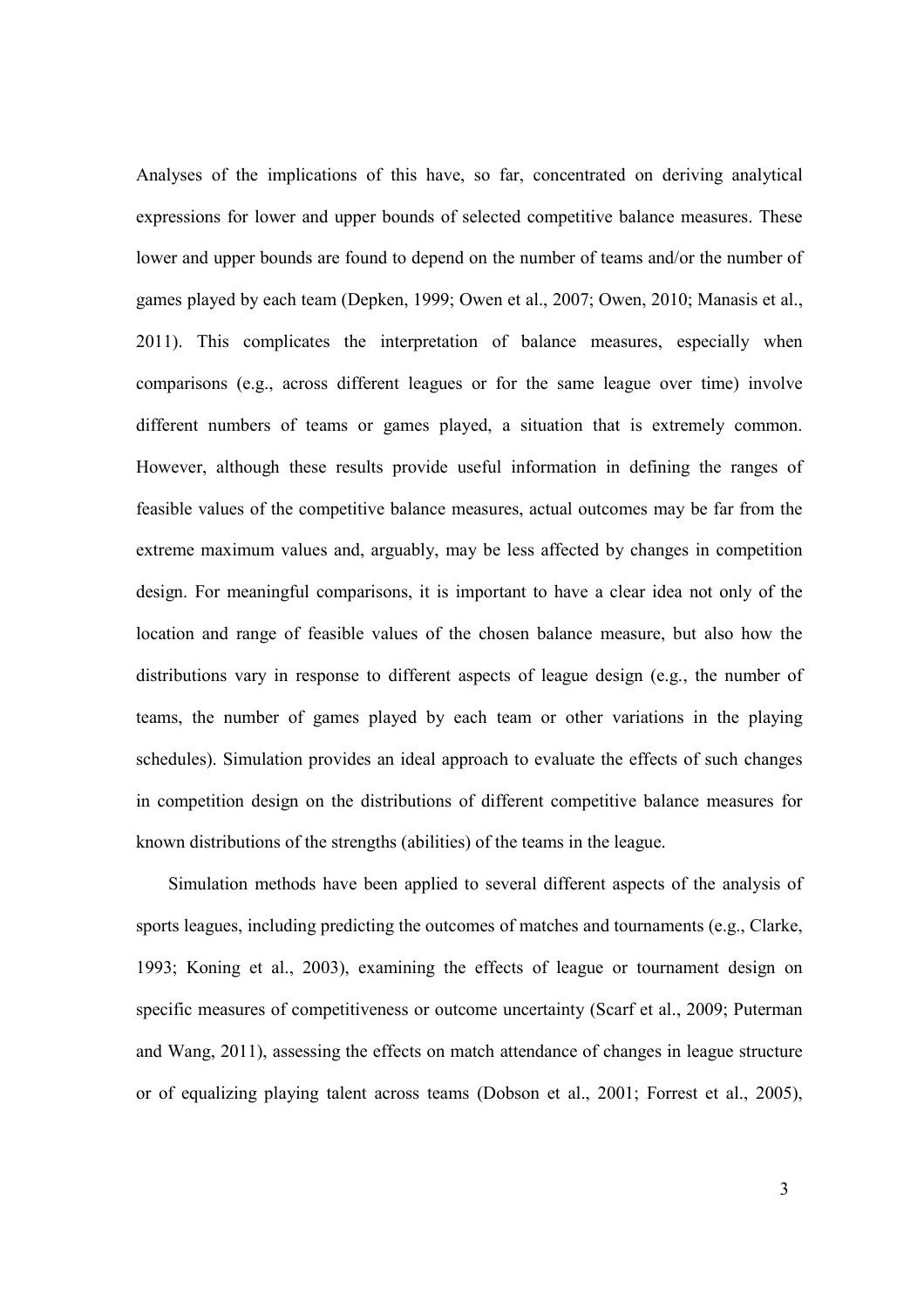illustrating the properties of a theoretical model of strategic behaviour in football (Dobson and Goddard, 2010), computing measures of match importance (Scarf and Shi, 2008), and generating ex ante measures of uncertainty of outcome (King et al., 2011). However, there has been surprisingly little use of simulation methods to examine the properties of measures of competitive balance. As far as we are aware, the only other study to do so is by Brizzi (2002); he considers normalized measures based on the standard deviation, the Gini coefficient, the mean absolute deviation and the mean letter spread, all applied to *points* totals rather than point proportions. However, he does not consider the popular RSD measure and simulates sampling distributions only for the case of exactly equally matched teams, i.e., the polar case of perfect competitive balance.

In section 2 we outline the various standard deviation-based measures of competitive balance that we consider in our analysis. Section 3 contains the details of the simulation design and Section 4 the results obtained on the distributions of the various competitive balance measures for different numbers of teams and games played. Concluding comments and implications for analysts of competitive balance, sports administrators and antitrust authorities are contained in Section 5.

#### 2. Standard-deviation-based measures of competitive balance

In practice, measurement of competitive balance is complicated by its multidimensional nature. The different dimensions include the evenness of teams in individual matches, the distribution of wins or points across teams at the end of a season, the persistence of teams' record of wins or points across successive seasons, and the degree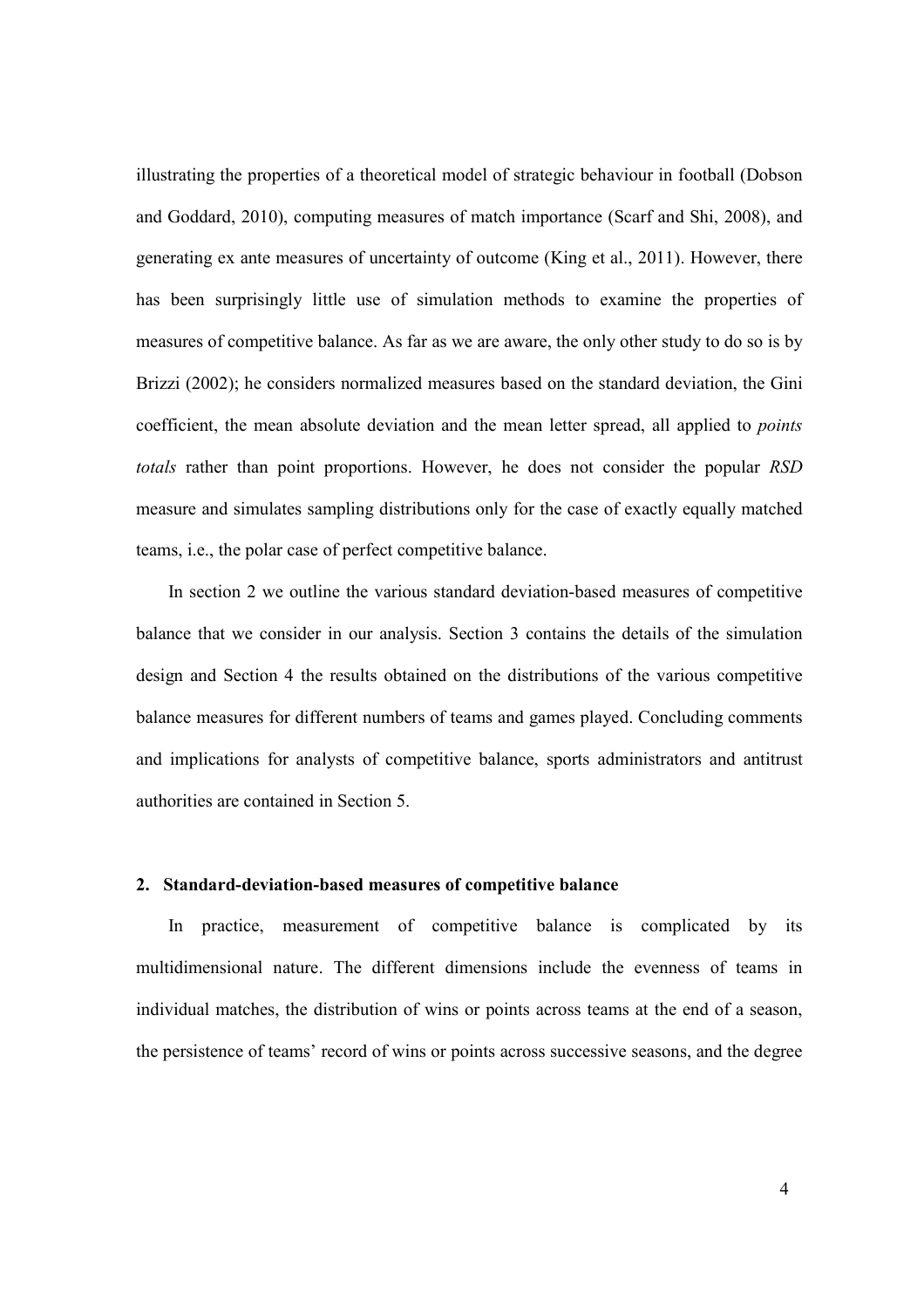of concentration of championship wins over a number of seasons (Kringstad and Gerrard, 2007).

In this study we focus on different variants of the standard deviation of points ratios (or, equivalently, points percentages) based on end-of-season standings. In many sports, including association football, points are allocated for results other than wins (e.g., draws, or ties) and different points assignments are possible for wins, draws and losses; therefore, examining points ratios is more general than considering win proportions. We emphasize standard-deviation-based measures because of their popularity in the analysis of competitive balance in practice; however, in principle, the same approach can be used for any competitive balance measures.

The 'actual' standard deviation of points ratios, ASD, provides a simple, natural measure of the ex post variation in end-of-season points ratios. This can be calculated as

$$
ASD = \sqrt{\sum_{i=1}^{N} [(P_i / T_i) - \overline{p}]^2 / (N - 1)}
$$
 (1)

where N equals the number of teams in the league,  $P_i$  and  $T_i$  are, respectively, the actual number of points accumulated and the maximum possible points attainable by team  $i$  in a season,  $p_i = P_i / T_i$ , and  $\overline{p} = \sum_{i=1}^{N}$ N  $\overline{p} = \sum_{i=1}^{N} p_i$  is the league's mean points ratio. Note that for scenarios in which draws are not possible or are worth half a win, then  $\bar{p}$  always equals 0.5, so the mean points ratio does not need to be estimated and  $N$  can be used, instead of  $(N)$  $-1$ ), as the divisor in calculating the standard deviation.

Other things equal, the larger the dispersion of points ratios around the league mean in any season, the more unequal is the competition. However, although the mathematical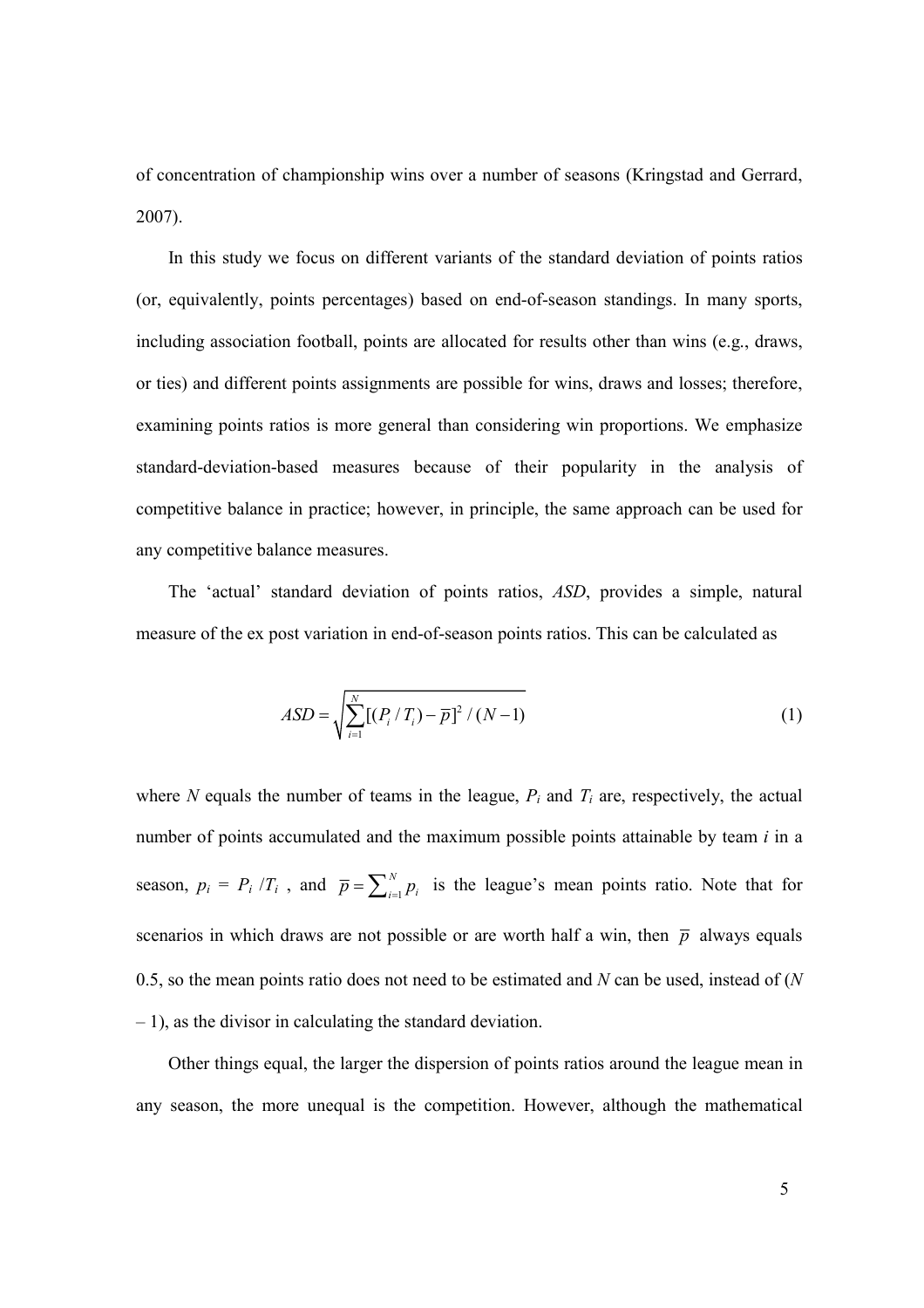expression for ASD does not depend explicitly on the number of games played by each team, ASD tends to decrease if teams play more games because the extent of random noise in the final outcomes is reduced (Leeds and von Allmen, 2008, p.156). Consequently, following Noll (1988) and Scully (1989), sports economists commonly use RSD, which compares ASD to a benchmark 'idealized standard deviation', ISD. The latter corresponds to the standard deviation of the outcome variable in a perfectly balanced league in which each team has an equal probability of winning each game.<sup>1</sup>

If draws are not possible, then ISD can be derived as the standard deviation of a binomially distributed random variable with a probability of success of 0.5 across independent trials; hence,  $ISD = 0.5/G^{0.5}$ , where G is the number of games played by each team (Fort and Quirk, 1995). If draws are possible, analogous expressions for ISD can be derived, allowing for different possible points assignments for wins, draws and losses (Cain and Haddock, 2006; Fort, 2007; Owen, 2012). A variant of ISD has also been proposed to allow for home advantage (Trandel and Maxcy, 2011).

RSD is the most widely used competitive balance measure in the sports economics literature (Fort, 2006a, Table 10.1); indeed, it has been described as "the tried and true" measure of within-season competitive balance (Utt and Fort, 2002, p.373). RSD, expressed as ASD/ISD, takes the value of unity if the league is perfectly balanced, with higher values representing greater levels of imbalance. However, Goosens (2006, p.87) criticises RSD for sometimes taking values *below* unity (i.e.,  $ASD < ISD$ ), implying "a competition that is more equal than when the league is perfectly balanced". Such an apparently contradictory

<sup>&</sup>lt;sup>1</sup> 'Idealized', in this context, does not necessarily imply 'ideal', in the sense of an optimal value for ASD. Perfect balance and complete imbalance are polar cases, but the former is almost certainly not the optimal level of competitive balance. What constitutes an optimal level is an open question, and the answer may vary from one league to another; see Fort and Quirk's (2010, 2011) formalization of some of the factors involved.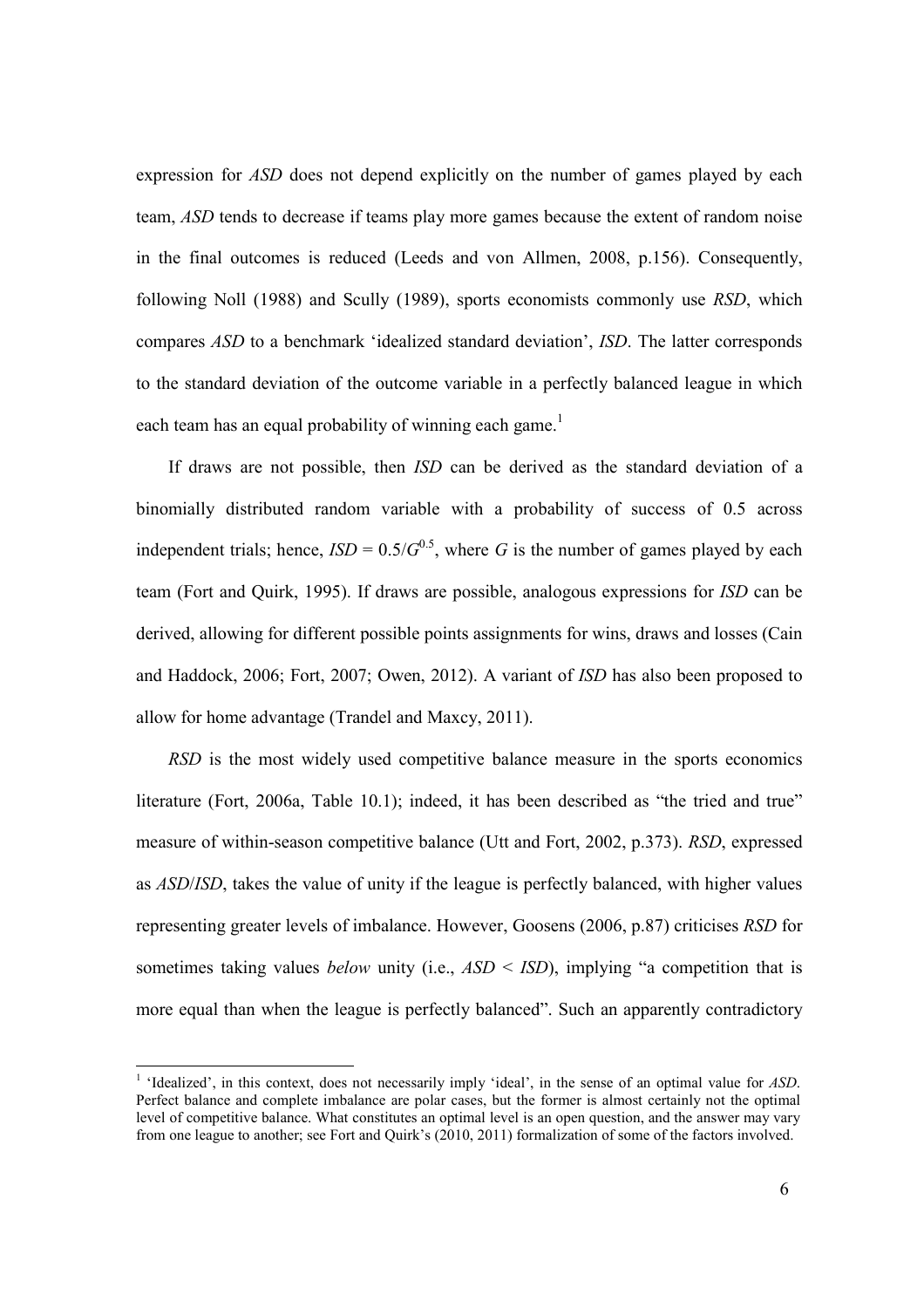interpretation is feasible because ISD represents an ex ante probabilistic benchmark rather than the actual ex post minimum for ASD, i.e., zero, corresponding to a situation in which all teams end up with the same number of points or points ratio. To avoid values below unity, Goosens (2006) advocates using a normalized standard deviation measure, here denoted  $ASD^*$ , which compares ASD with its maximum feasible value; i.e.,  $ASD^* =$  $ASD/ASD<sup>ub</sup>$ , where  $ASD<sup>ub</sup>$  is the upper bound of ASD corresponding to the ex post 'most' unequal distribution' (Fort and Quirk, 1997; Horowitz, 1997; Utt and Fort, 2002).<sup>2</sup> This involves one team winning all its games, the second team winning all except its game(s) against the first team, and so on down to the last team, which wins none of its games.

Of more concern, Owen (2010) shows that RSD has an upper bound,  $RSD<sup>ub</sup>$ , which is an increasing function of N and K; indeed,  $RSD<sup>ub</sup>$  is much more sensitive to variation in the numbers of teams and games played than  $ASD^{ub}$ <sup>3</sup>. Consequently, comparing competitive balance across different leagues using RSD is likely to be more problematical than if ASD is used, especially if the relevant upper bounds of RSD (and hence the feasible range of outcomes) differ markedly due to differences in these parameters across leagues. Paradoxically, RSD is usually advocated for just such comparisons involving scenarios with different numbers of teams and/or games played (e.g., Leeds and von Allmen, 2008, pp.156-157; Fort, 2011, pp.167-169; Blair, 2012, pp.67-68). Variation in the feasible range of values for  $RSD$  for different  $N$  and  $K$  therefore represents a more fundamental

<sup>&</sup>lt;sup>2</sup> Goosens (2006) calls *ASD*<sup>\*</sup> the "National Measure of Seasonal Imbalance". Brizzi (2002) also considers a normalized ASD measure, although he applies it to total points and inverts the measure to give an index of equality,  $EO = 1 - (ASD/ASD<sup>max</sup>)$ , where  $ASD<sup>max</sup>$  is the standard deviation of total points in the most unequal distribution.

<sup>&</sup>lt;sup>3</sup> For the case of a balanced schedule with no draws (or with draws treated as half a win),  $RSD<sup>ub</sup> = 2[K(N +$ 1)/12]<sup>0.5</sup>, which is an increasing function of both K and N, compared to  $ASD^{ub} = [(N + 1)/(12(N - 1))]^{0.5}$ , which, in the limit, as N increases, tends to  $(1/12)^{0.5} = 0.289$  (Owen, 2010).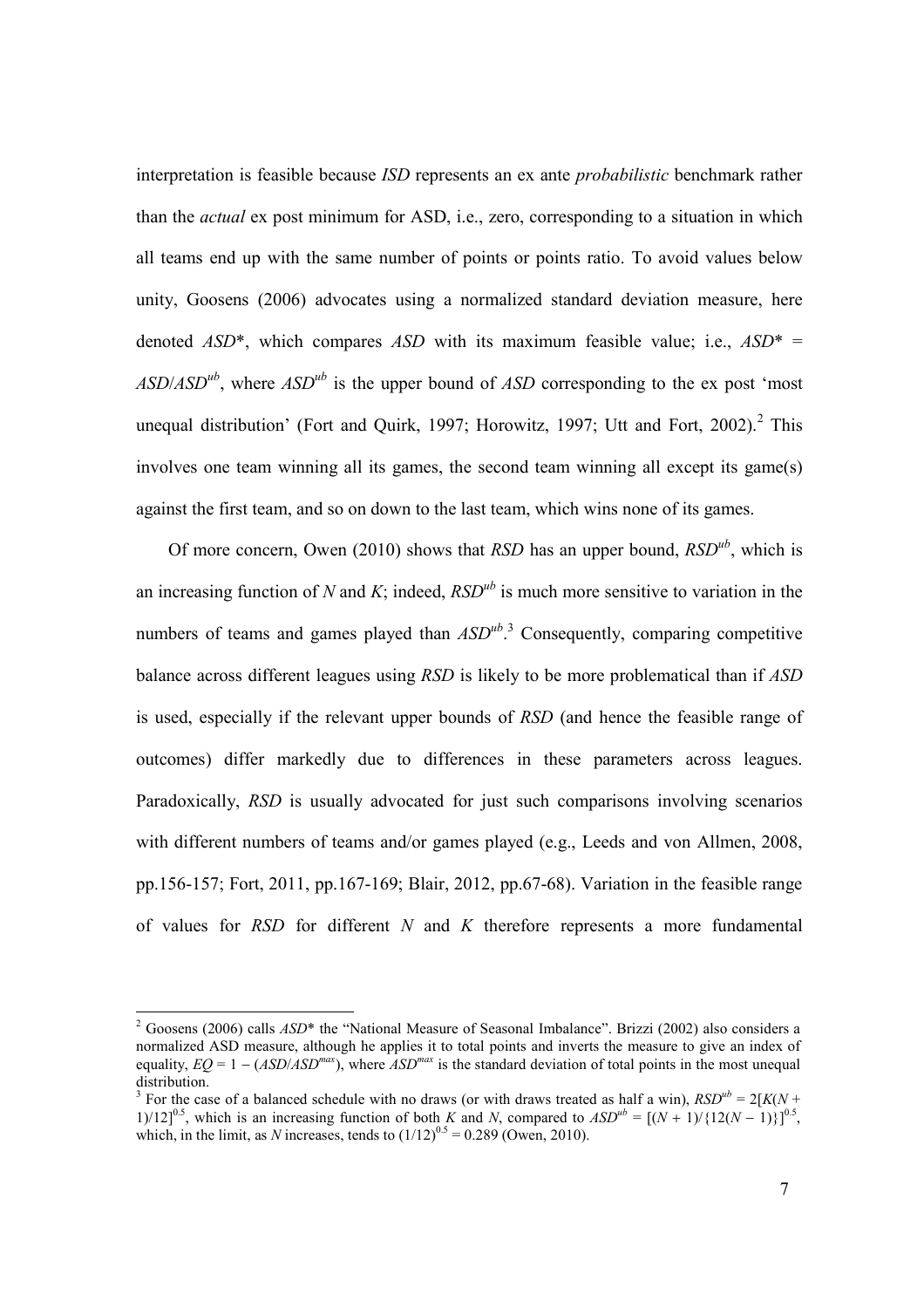justification for the use of a normalized standard deviation measure, as  $ASD^*$  lies in the interval  $[0, 1]$ .<sup>4</sup>

The coefficient of variation of points proportions,  $CV = ASD/\overline{p}$  is another potential standard-deviation–based competitive balance measure. If  $\bar{p}$  equals 0.5, then variation in  $CV$  is entirely due to variation in  $ASD$ , so nothing is gained by also considering  $CV$ . However, if draws are possible and are not considered as worth half a win, then  $\bar{p}$  can vary across seasons, and  $CV$  is a feasible alternative.<sup>5</sup>

Overall, however, other than results on the upper bounds of ASD and RSD, little is known about the distributional properties of the various standard-deviation–based measures of competitive balance under different degrees of inequality in team abilities.

#### 3. Simulation design

In order to examine the sensitivity of competitive balance measures to variation in basic parameters reflecting the format of a sports league, we consider simulated results for a wide range of different scenarios corresponding to different values of N (the number of teams), K (the number of rounds of matches), and different distributions of team strengths. We also allow for the effects of other features such as whether draws are feasible, existence of home advantage, and alternative points assignment schemes, all of which can affect match outcomes and hence, ultimately, end-of-season teams' points proportions and league rankings. Our focus is on examining how the distributions of standard-deviation-based measures (ASD, RSD, ASD\*, CV) of within-season competitive balance applied to end-of-

A Note that the normalized variant of *RSD*, defined as  $RSD^* = RSD/RSD^{ub}$ , is identical to  $ASD/ASD^{ub} = ASD^*$ . <sup>5</sup> Note that  $CV = [2 \text{ } IGE(2)]^{0.5}$ , where  $IGE(2)$  is a member of the family of generalized entropy measures of inequality (Bajo and Salas, 2002).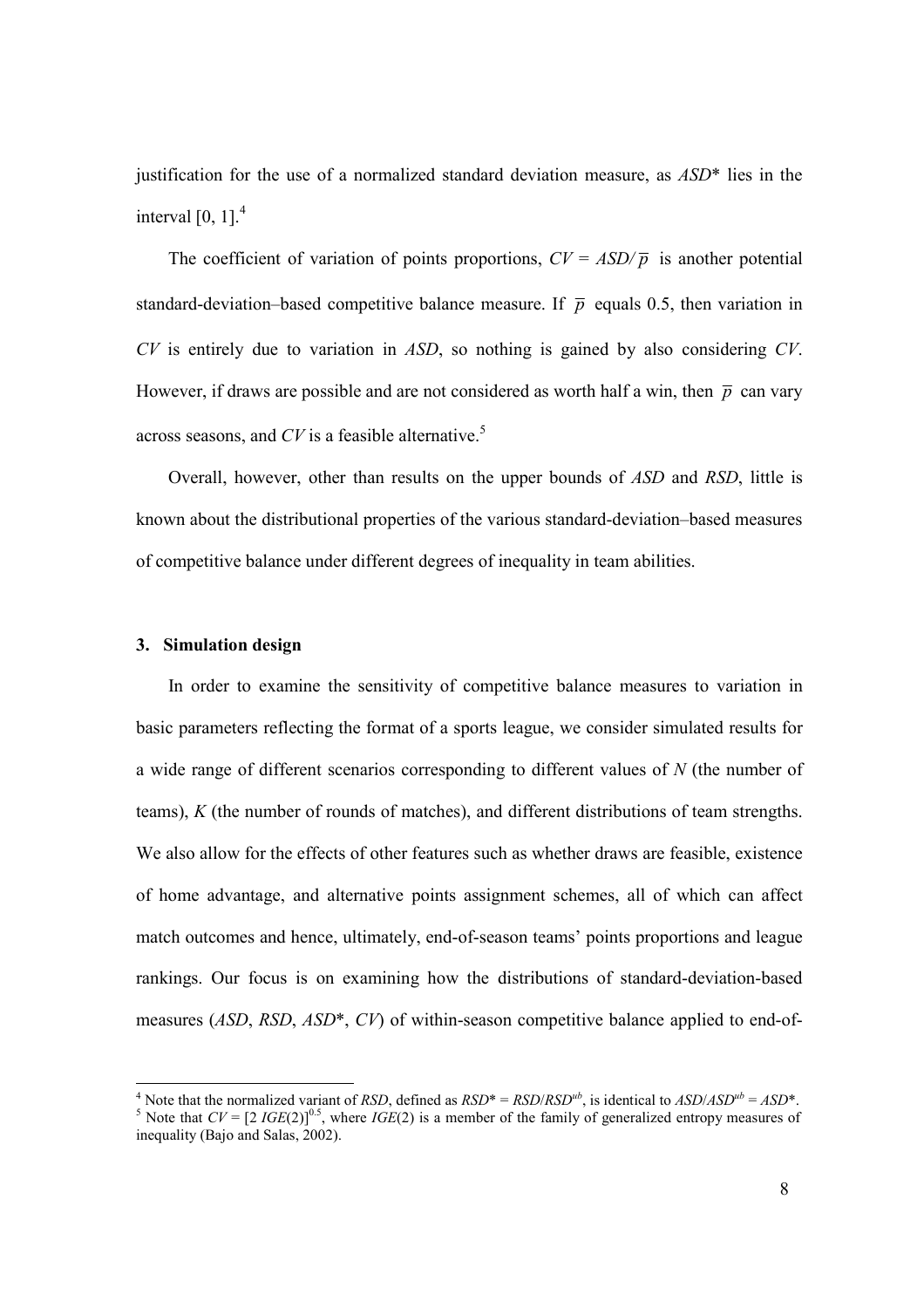season points proportions are affected by common changes in the design of the league, particularly variation in  $N$  and  $K$ .

Note that, in this paper, we consider only leagues with balanced schedules, in which each team plays every other team in the league the same number of times. Consequently, the number of games played by each team,  $G$ , is the same for all teams and equals  $K(N - )$ 1). This format is common in sports leagues, especially in European football (typically with  $K = 2$ ). However, the simulation methods used can be adjusted to reflect the details of any unbalanced schedule of matches, in which a team may play some teams more frequently than others.

The simulation design includes the following components:

(i) An explicit characterization of the strengths of the teams in the league;

(ii) A model that generates match outcomes that allows for the effects of relative team strengths, home advantage (if included) and stochastic factors;

(iii) Combining generated outcomes for individual matches in the playing schedule of matches for the season, using a given points assignment scheme, to arrive at end-of-season points totals for each team in the league and hence values of the various competitive balance measures;

(iv) Repeating the generation of individual match outcomes in the playing schedule a large number of times to generate a distribution of values for each end-of-season competitive balance measure for given values of team strengths and competition design parameters;

(v) Rerunning the simulations for different assumptions about the distribution of teams' strengths and different N and K.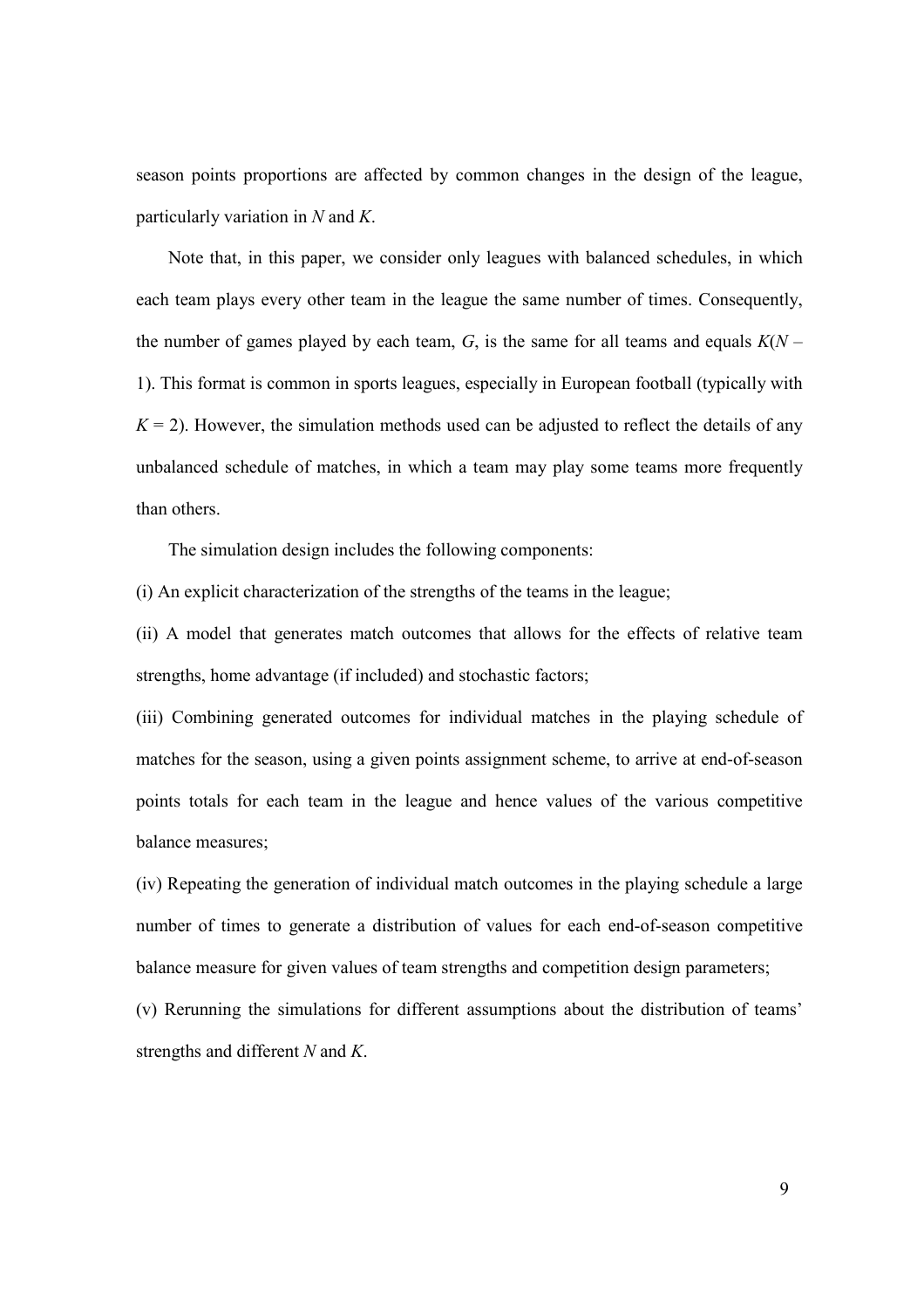In reality, teams' strengths are unobservable, and so, therefore, is the degree of evenness in the teams' strengths. One of the main advantages of using a simulation approach is that team strengths (or abilities) are pre-specified and hence known. The predefined distribution of team strengths will be reflected in match outcomes and hence the final points proportions at the end of the season. Simulating a large number of seasons and calculating the end-of-season competitive balance measures allows us to examine the distributions of these measures for different underlying assumptions about the distribution of team strengths and for different competition design characteristics (especially  $N$  and  $K$ ) in order to assess which measures provide the most reliable representation of the spread of team strengths across a range of different leagues in practice.

#### 3.1 The simulation model for individual matches

-

To simulate match outcomes we use a framework similar to that of Stefani and Clarke (1992) and Clarke (1993, 2005). The outcome of each match is characterized by the home team's winning margin (points or goals scored by the home team less points or goals scored by the away team). The winning margin depends on the teams' relative playing strengths (or abilities) and the extent of home advantage (if any):

$$
M_{ijm} = H + S_i - S_j \tag{2}
$$

where  $M_{ijm}$  is home team i's expected winning margin against away team j in match m; H is home advantage, and  $S_i$  is the strength rating for team  $i$ .<sup>6</sup>

 $6 M_{ijm}$  < 0 corresponds to an expected win for the away team with a points margin of  $|M_{ijm}|$ .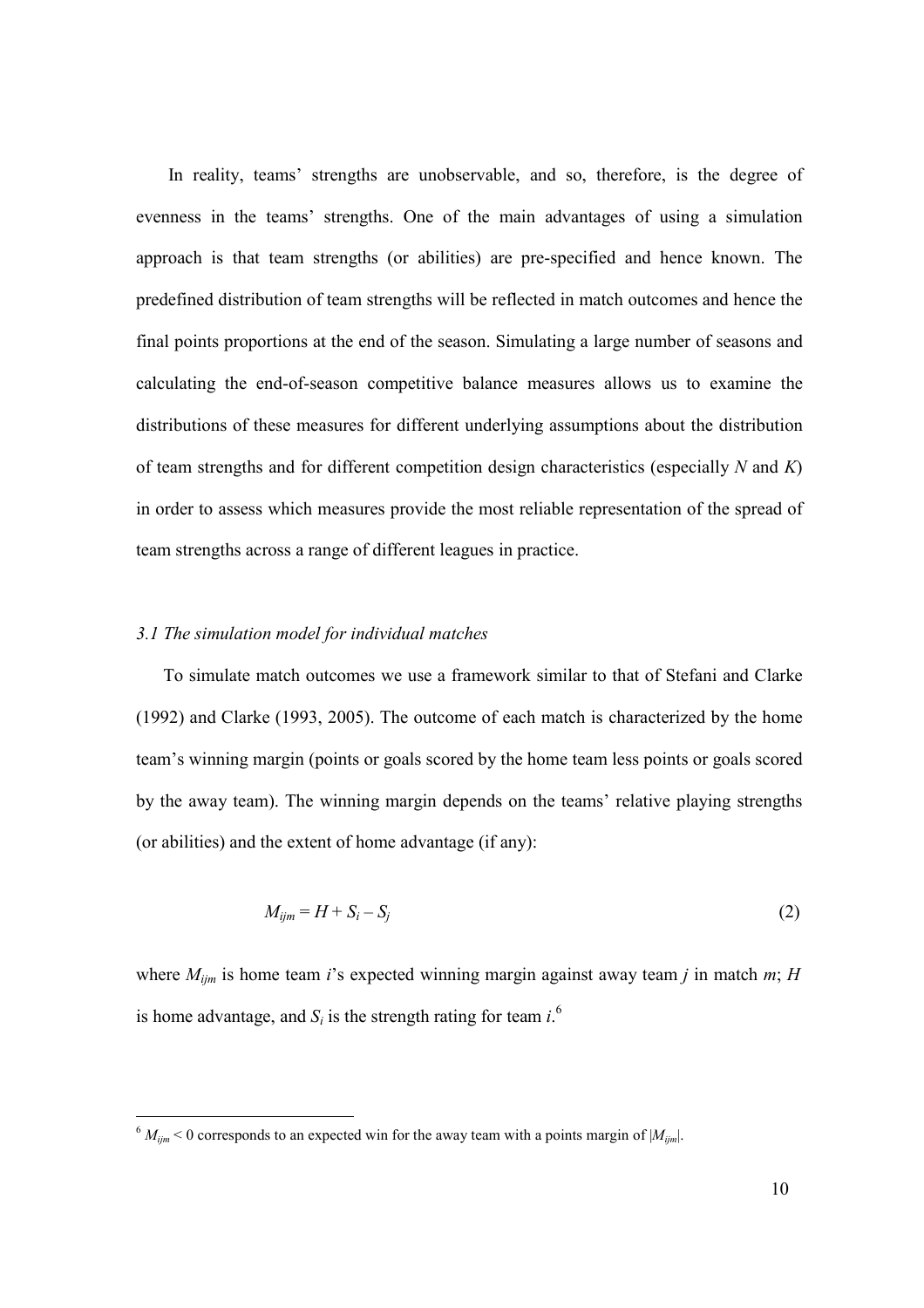To provide plausible values of team strengths and, where considered, home advantage, these were calibrated against actual results from English Premier League (EPL) football. The model in equation (2) was fitted to match results, season by season, for 10 seasons of the EPL (2001/2 to 2010/11), both allowing for a constant home advantage and with  $H$ omitted. The error in prediction is calculated as:

$$
E_{ijm} = A_{ijm} - M_{ijm} \tag{3}
$$

where  $A_{ijm}$  and  $E_{ijm}$  are, respectively, the actual match winning margin and the error in the prediction of the match outcome of home team  $i$  against away team  $j$  in match  $m$ .

Two approaches were adopted. For what we will denote the 'linear model', we calculated the strength ratings (and, if included,  $H$ ) that minimize the sum of squared errors,  $\sum E_{ijm}^2$ , in match outcome predictions for each season (regardless of whether or not draws can occur, as there is no specific draws parameter in this method). We also fit a Bradley-Terry-type model (Bradley and Terry, 1952), calculating the strength ratings (and, if included, H) that maximize the likelihood of observing that season's results. Because the EPL data incorporate draws as possible match outcomes, the Bradley-Terry-type models are optimized with a draws parameter present. Because both models use the numerical difference in the competing teams' abilities as the basis of an expected match outcome, we can normalize ability ratings to have a mean of zero for both model types.<sup>7</sup>

Table 1 reports the mean, maximum and minimum ranges of strength ratings for ten EPL seasons under each model type. Plots of the ranked strength ratings for the 20 teams in the EPL were found to be approximately linear functions of the teams' rank, in each

 $<sup>7</sup>$  A team's strength rating can be interpreted as the expected points margin resulting from a match against an</sup> average team at a neutral venue (with no home advantage for either team).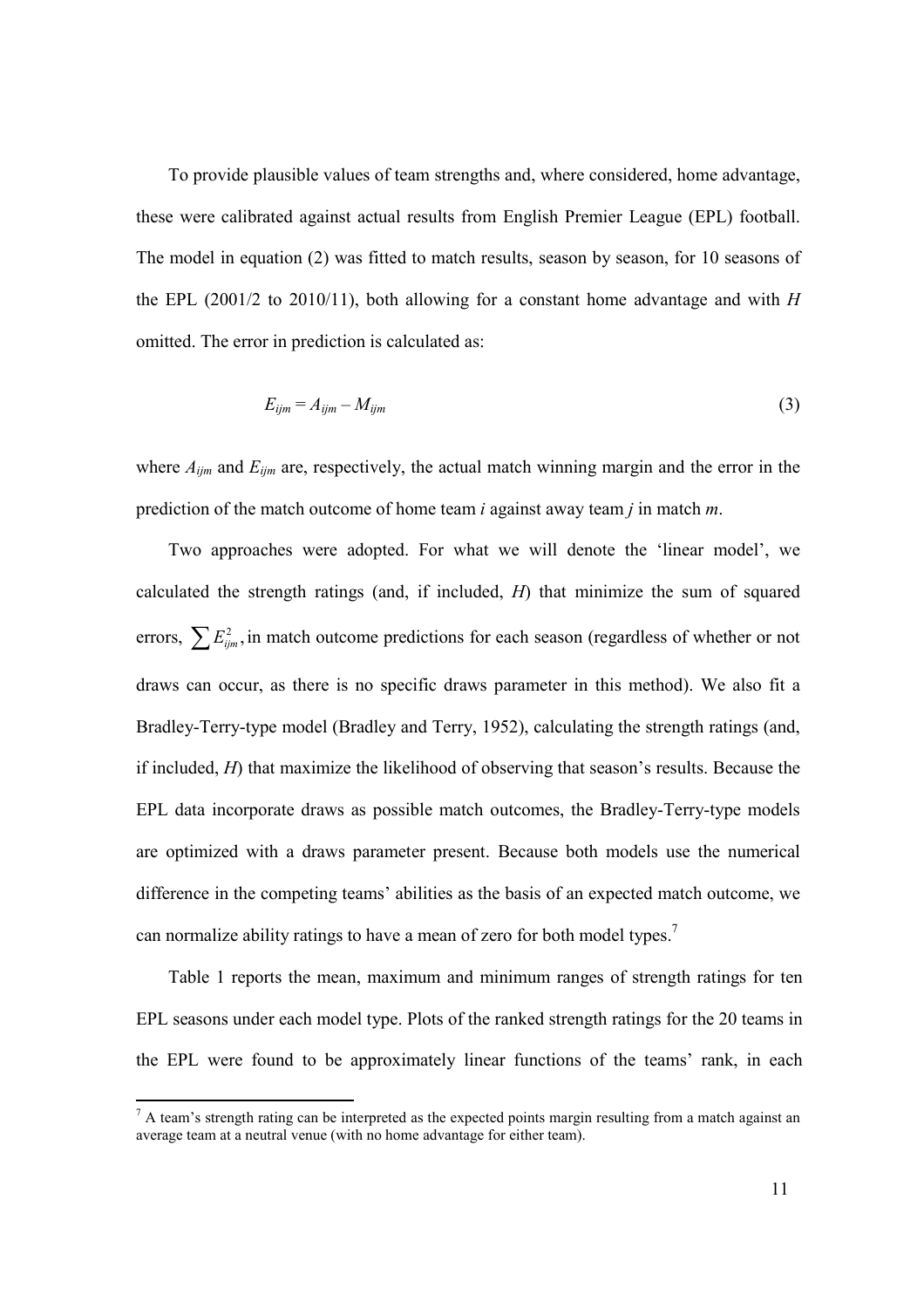season. We therefore maintain this observed linear pattern and range of fitted strength ratings in the EPL as a benchmark for formulating the different predetermined strength ratings in our simulations.

Two variants of the simulation model were considered to alleviate concerns that any results may be dependent on a specific simulation model. Simulating a match outcome involves adding a generated random error to the right-hand side of equation (2):

$$
SM_{ijm} = (H + S_i - S_j) + GE_m \tag{4}
$$

where  $SM_{ijm}$  and  $GE_m$  are, respectively, the simulated winning margin and the generated error for home team  $i$ 's match against away team  $j$  in match  $m$ .

In the simulations, team strengths are fixed throughout each simulated season.<sup>8</sup> In the first simulation model (denoted the 'linear simulation model'),  $GE_m$  is drawn from a normally distributed random variable with a zero mean and standard deviation,  $\sigma = 1.5$ . The properties of GE are consistent with those of the actual errors obtained if the model in equations (2) and (3) is fitted, by minimizing the sum of squared errors in prediction, to the EPL data (2001/2 to 2010/11). Hence, the distribution of generated errors is approximately equal to the distribution of observed errors.

Positive values for simulated winning margins indicate home-team wins and negative values indicate away-team wins. The linear simulation model does not explicitly account for the possibility of draws, but they can be added to the model by finding the value of  $d$ (where  $-d <$  match outcome  $\le d$ ) such that the proportion of match outcomes classified as draws is the same as observed in the EPL data.

 $8$  Updating of team strengths as the season progresses is possible (e.g., Clarke, 1993; King et al., 2011) but, in order to focus on the properties of the competitive balance measures, it makes more sense to work with team strengths that remain constant throughout the season.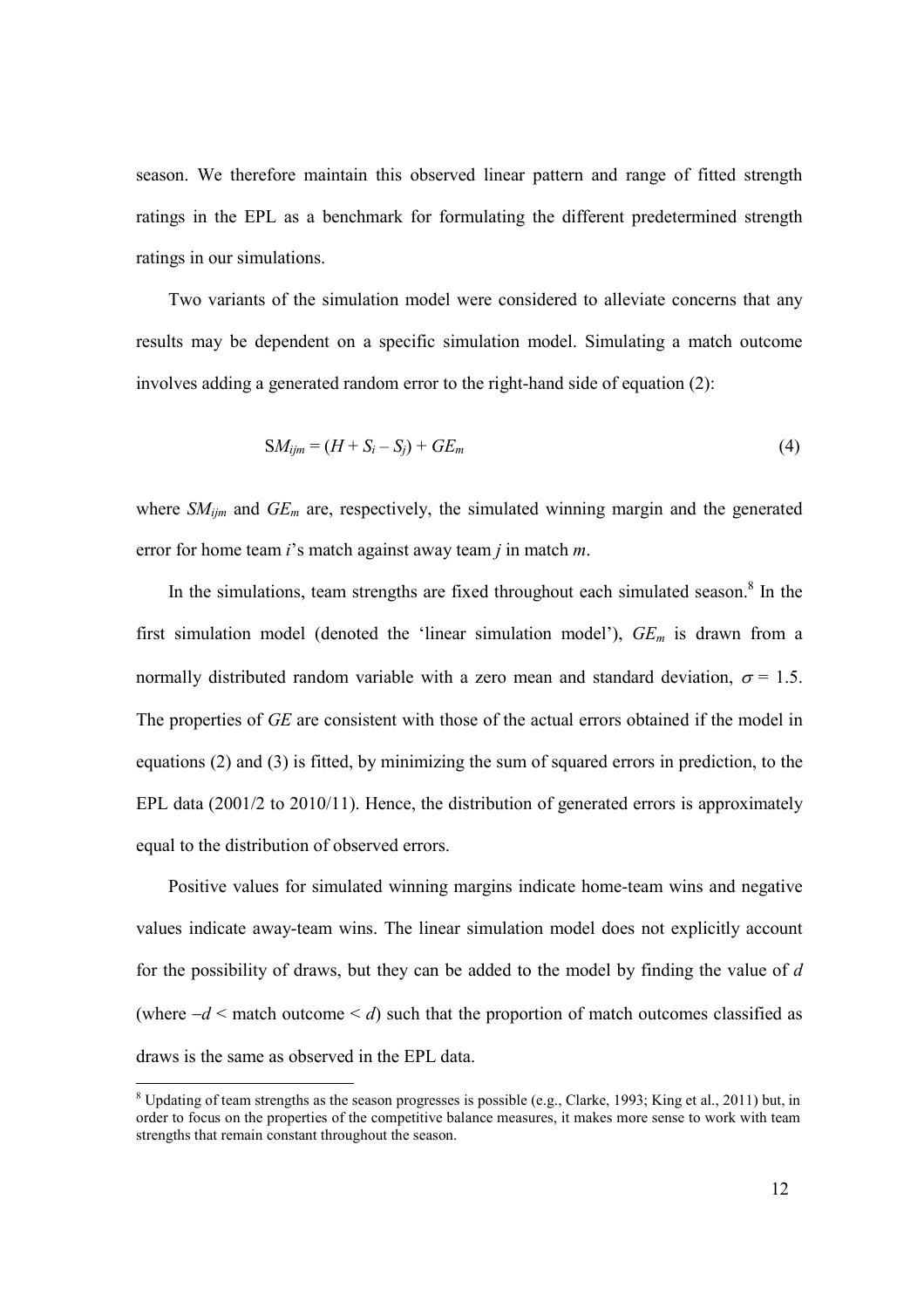In the second simulation model, we use a framework similar to that of Bradley and Terry (1952) in which match outcomes are obtained by generating probabilities of wins, draws, or losses occurring for the home team. Simulating match outcomes involves generating a random number uniformly distributed on the interval (0, 1); this number will fall into one of the three match outcome categories. For example, if the probabilities of a home win, a draw and an away win are, respectively, 0.4, 0.35 and 0.25, then a random number between 0 and 0.4 would indicate a home team win, between 0.4 and 0.75 a draw, and between 0.75 and 1 an away team win.

The probability of the home team winning in the EPL is approximately 0.6 (assuming draws are considered as half a win). This probability was also observed in the simulated data whenever home advantage was included in the match outcome generation process, whereas a value of approximately 0.5 was observed in the simulated data whenever home advantage was not included. This suggests that inclusion of the home advantage parameter gives realistic results while exclusion gives location-neutral results.

### 3.2 Specification of distributions of teams' strength ratings

Five strength rating distributions were used in the simulation. All have an average strength rating of zero and follow a linear pattern of ratings from the strongest to the weakest team. The five distributions have ranges (maximum strength – minimum strength) of 0, 1.25, 2.5, 3.75 and 5, i.e., covering a spectrum from teams of equal strength (perfect balance) through to very unequally distributed team strengths (a high degree of imbalance). Under both the Bradley-Terry-type and linear models, the optimized EPL strength ratings sit approximately near the middle of the five distributions specified. Hence, the results of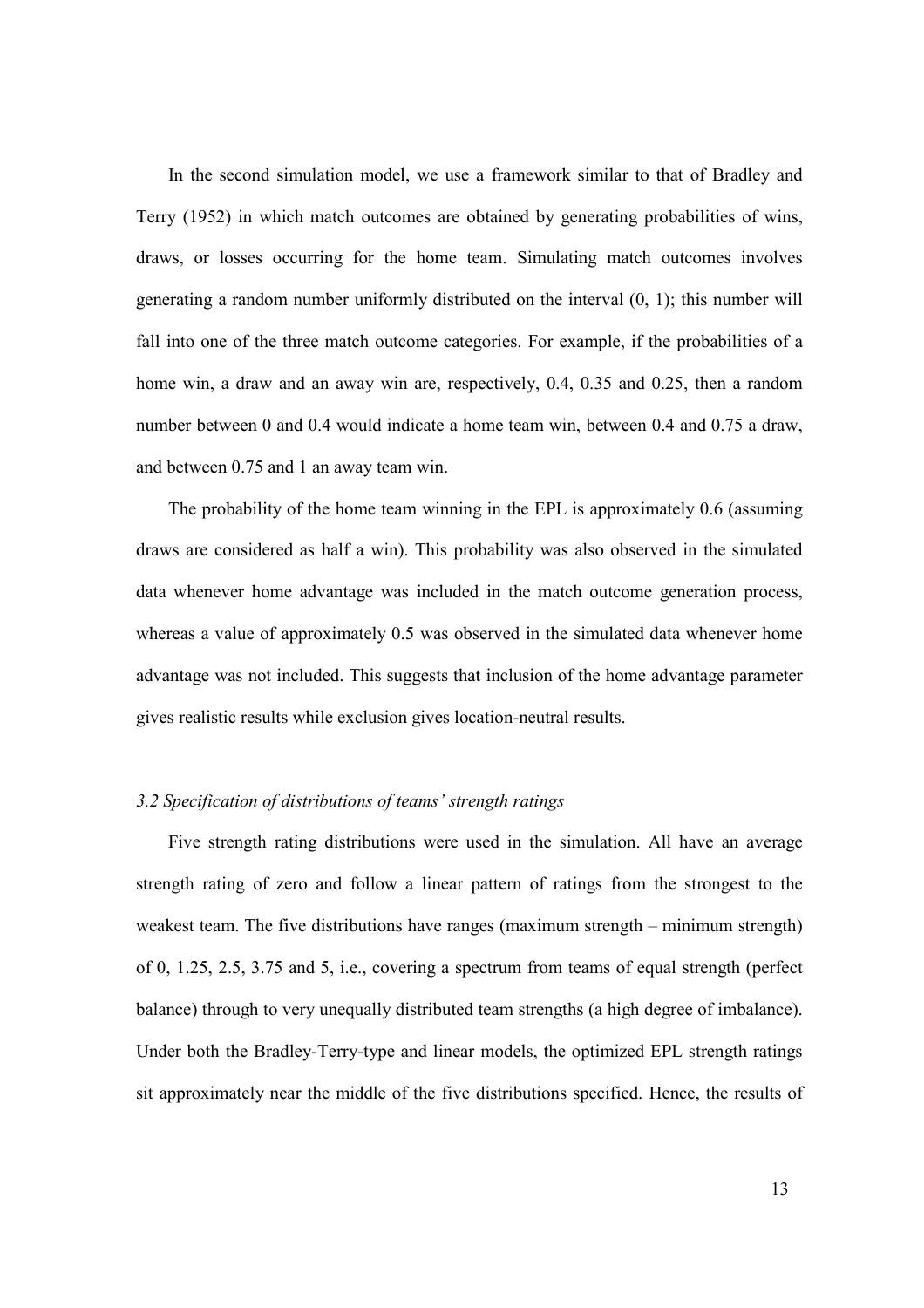the simulation cover both perfect equality and a high degree of inequality, and centre roughly where we would expect to see actual EPL results taking place.

The benchmark strength ratings generated from the EPL data are for  $N = 20$ . To construct strength rating distributions for different values of N but with the same level of 'strength inequality', we maintain a constant range of strength ratings but allow the slope of the plot of strength ratings against team number to change as we adjust the number of teams in the competition. This approach has two advantages. Firstly, maintaining a constant range of strength ratings means the probability of the strongest team beating the weakest team remains constant with changes in N. Secondly, an 'average'-strength team will have unchanged probabilities of beating both the strongest and weakest teams.<sup>9</sup>

#### 3.3 Simulation parameters

Simulations were run for both the linear and Bradley-Terry-type model for the following parameters and variations in specification:

Range (maximum strength – minimum strength): 0, 1.25, 2.5, 3.75, 5

N (number of teams): 10, 15, 20, 25

K (number of rounds per season):  $2, 4, 6, 8, 10$ 

Draws possible or No draws

Home advantage:  $H = 0$ ,  $H \neq 0$ 

-

Points assignment:  $(2,1,0)$ ,  $(3,1,0)^{10}$ 

<sup>&</sup>lt;sup>9</sup> Although not a specific design feature, the standard deviation of strength ratings is approximately preserved as N varies for each range of strength ratings considered.

 $10$  The notation (3,1,0), for example, represents three points for a win, one point for a draw, and zero points for a loss.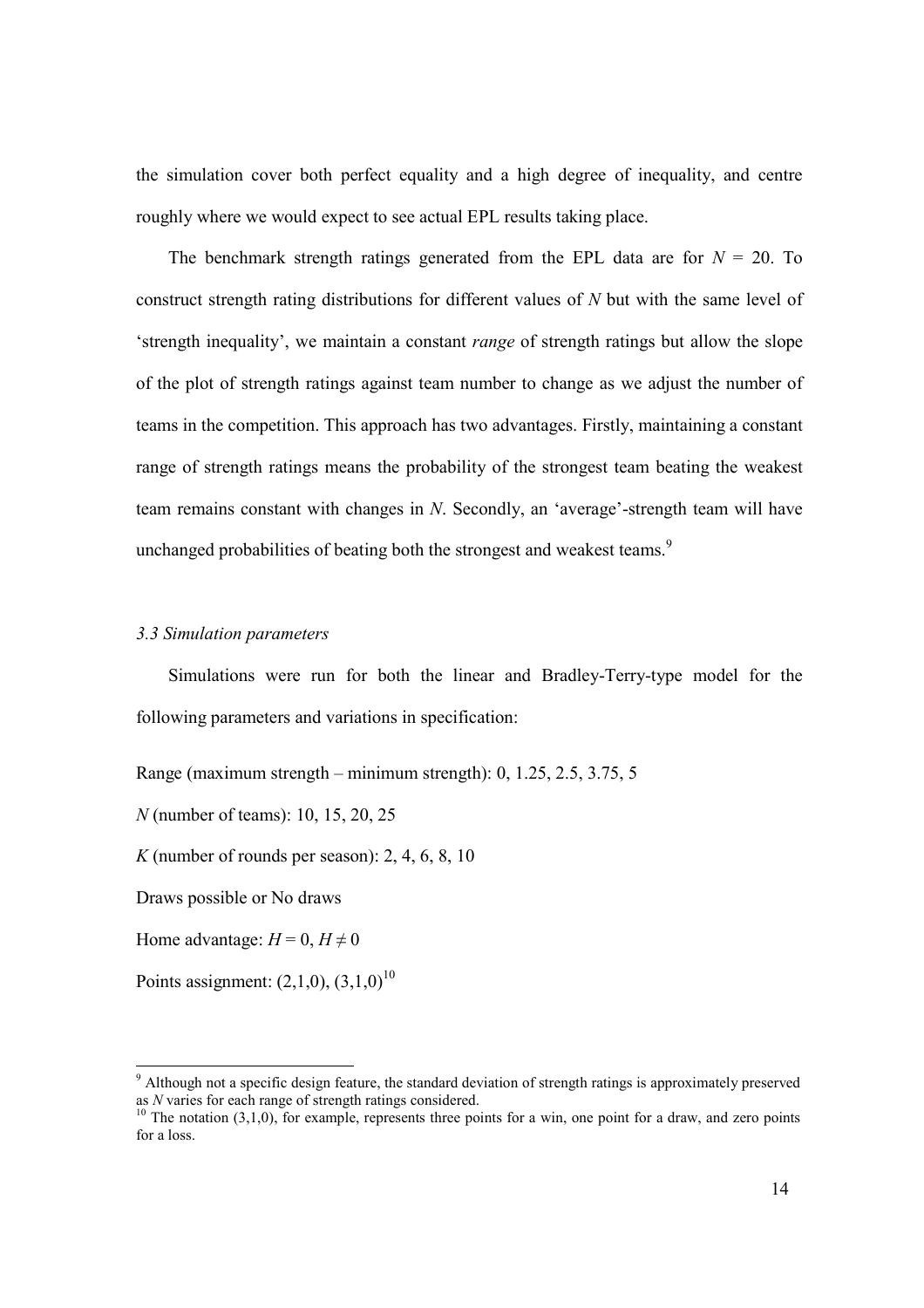A thousand simulations were run for each combination of parameters and specification choices for each of the two simulation models. This gives a large number of different combinations of model type and parameter selection, so we report representative results and indicate any important deviations.

For each set of simulated end-of-season points proportions, we calculate  $ASD$ ,  $RSD =$ ASD/ISD,  $ASD^* = ASD/ASD^{ub}$ , and  $CV = ASD / \bar{p}$ . For the calculation of ASD, we use N as the divisor in cases in which  $\bar{p} = 0.5$ , i.e., if draws are not allowed or if a (2,1,0) points allocation is used; otherwise we use  $(N-1)$ , as in equation (1).

ISD is calculated as  $0.5/G^{0.5}$ , where G =  $K(N-1)$  is the number of games each team plays per season, in cases in which draws are not feasible and  $H = 0$ . If draws are feasible, then we use the corresponding  $ISD = \sqrt{\frac{(1 - d)}{4G}}$  for a (2,1,0) points assignment scheme, or  $\sqrt{\left[\frac{(1-d)(d+9)}{4}\right]$  / 9G for a (3,1,0) points assignment, where d is the simulated probability of a draw in that season (Owen, 2012, equations (2') and (3') respectively). If H  $\neq$  0, we use the *ISD* expression derived by Trandel and Maxcy (2011, p.10).<sup>11</sup>

 $ASD<sup>ub</sup>$ , the upper bound of ASD, corresponding to the most unequal distribution of results possible given the (balanced) schedule of games played, is evaluated as  $[(N +$ 1)/{12(N – 1)}]<sup>0.5</sup>, if *ASD* is calculated with N as the divisor, and  $[N(N+1)/(12(N-1)^2)]^{0.5}$ , if ASD calculated with  $(N - 1)$  as the divisor (Owen, 2010).<sup>12</sup>

CV is considered only for cases where  $\bar{p} \neq 0.5$ .

<sup>&</sup>lt;sup>11</sup> The home-advantage-corrected ISD calculated by Trandel and Maxcy (2011) treats a draw, if feasible, as half a win. However, we apply this form of *ISD* only to the case of home advantage with no draws.

<sup>&</sup>lt;sup>12</sup> ASD<sup>\*</sup> is invariant to whether the divisor in ASD is N or (N − 1), as long as ASD and ASD<sup>ub</sup> are defined consistently; this applies regardless of the details of the points assignment. For the non-symmetric (3,1,0) assignment, even though the mean points proportion will, in practice, not equal 0.5, it is 0.5 for the most unequal distribution.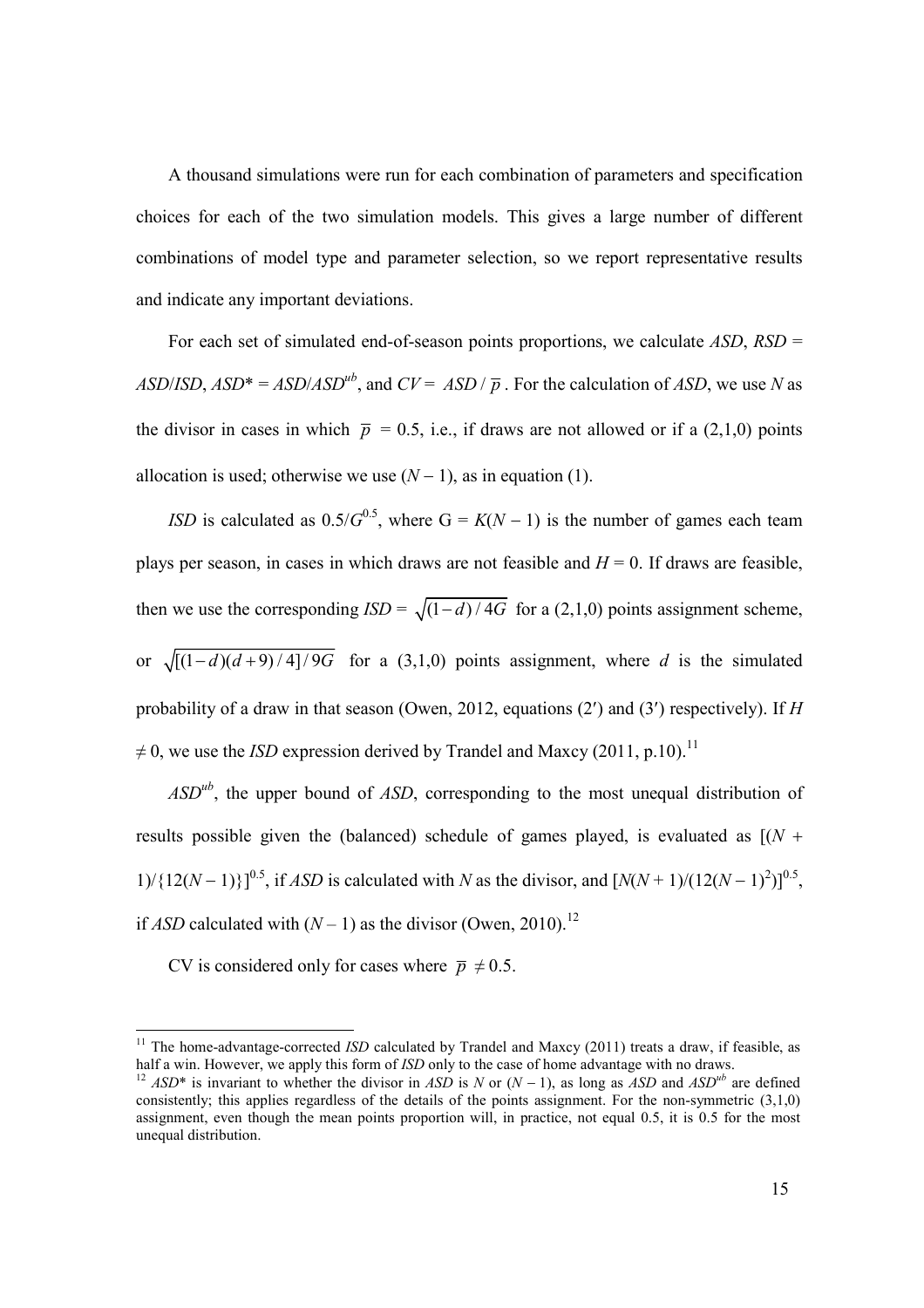#### 4. Simulation results

To compare the distributions of the various CB measures visually for different distributions of strength ratings, model types and competition specifications, we use kernel density estimates (using the Epanechnikov kernel function in Stata, version 11). These have the advantage of reflecting the continuous nature of the CB measures (unlike discrete representations such as histograms or box plots), allowing easily tuned smoothing of minor irregularities due to sampling variation (unlike box plots), and providing a clear representation of the tails of the distributions (unlike cumulative curves) (Cox, 2007).

We focus on illustrative results for the Linear model allowing for draws and home advantage, with a (3,1,0) points allocation. Figure 1 contains kernel densities for the four standard-deviation-based measures for the case of  $N = 10$  and  $K = 2$ , for varying degrees of imbalance in the strength of the teams (from  $R = 0$  through to  $R = 5$ ). Each measure satisfies a basic minimum requirement for a reasonable indicator of competitive balance in the sense that increasing levels of imbalance in the distribution of team strengths are represented by rightward shifts in the densities.

Next, we examine the effects of changing the number of teams or the number of rounds for different levels of competitive balance. Figure 2 shows the effects of varying  $K$ , the number of rounds, keeping the number of teams, N, fixed at 10, for the case of perfect balance in team strengths, i.e.  $S_i = 0$  for all i. The densities for ASD in panel (a) illustrate the concern expressed in section 2 that motivated the development of the RSD. ASD tends to decrease if teams play more games (in this case because there are more rounds of games against the other nine teams). This is reflected in the leftward shift in the densities as  $K$ increases; there is also a reduction in the variance of the observed ASD values,. This pattern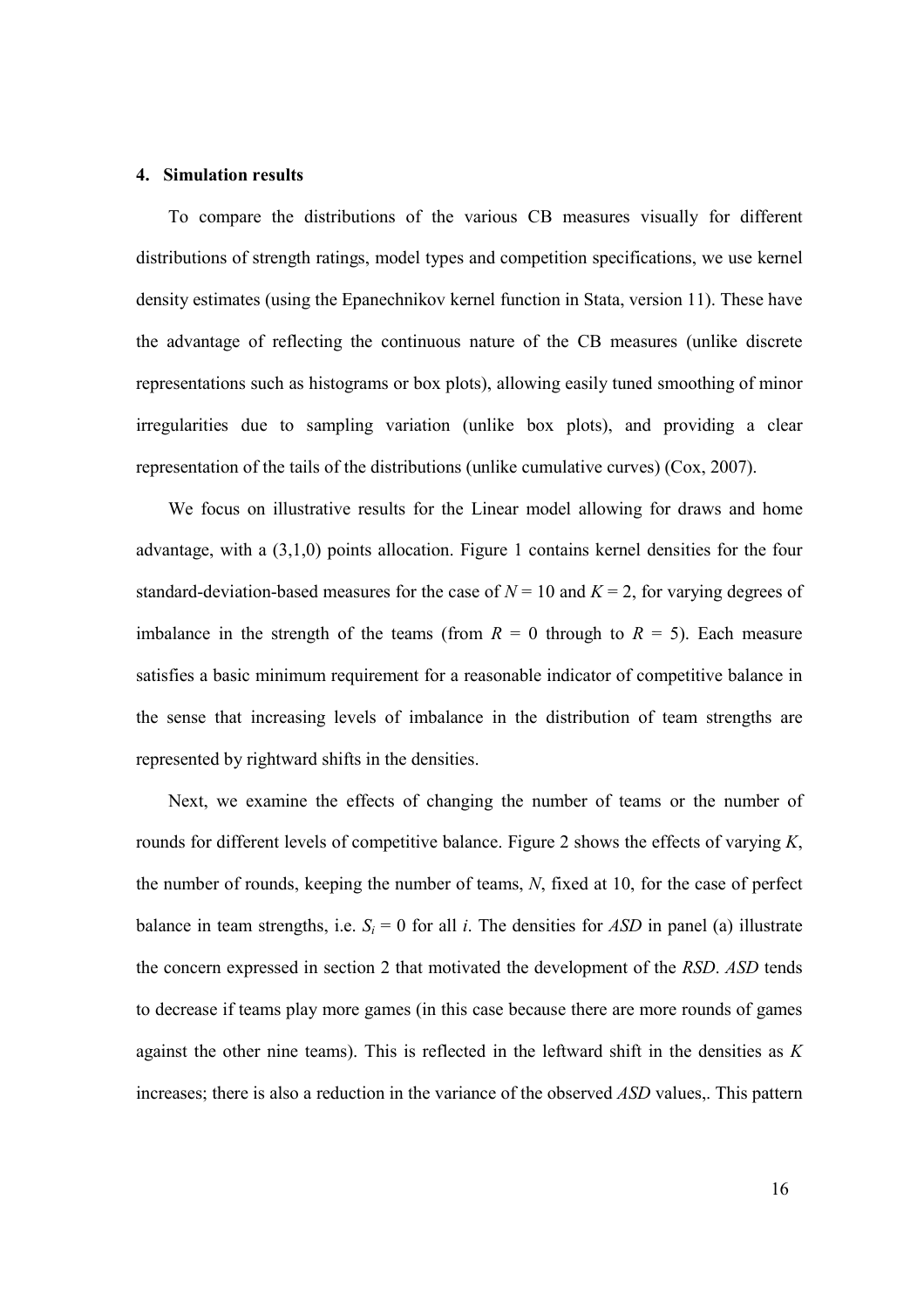is observable not just in ASD but also its normalized variant,  $ASD^*$ , in panel (c) and CV in panel (d). Therefore, adjustments to allow for the possible range of values ASD can take (as with  $ASD^*$ ) or variations in the league's mean points ratio (as with  $CV$ ) do not correct for these properties of ASD. In contrast, RSD does, in this case, correct for the shift in the density of ASD as K varies, as illustrated by the densities in panel (b). A similar pattern is obtained if  $N$  is allowed to vary for a constant value of  $K$ . In the case of perfect balance, RSD does exactly what it was designed to do by controlling for the effects of variations in the number of games played, either due to variation in the number of teams or the number of games each plays..

The next set of comparisons looks at the case of varying  $K$  while keeping  $N$  fixed at 10, but this time for the case of moderate imbalance in team strengths  $(R = 2.5)$ , as approximately relevant for the EPL. The densities are shown in Figure 3. Again, the leftward shift, and reduced variance of the measures, is observed for ASD, ASD<sup>\*</sup> and CV as N increases. However, the striking feature of Figure 3 is the behaviour of the densities for RSD in panel (b). As N increases the density shifts rightward. The upward shift in simulated RSD values is consistent with the result that the upper bound of RSD is an increasing function of N, as discussed in section 2.

This feature of the density for RSD is even more strikingly displayed in Figure 4. Here we keep  $N = 10$  throughout and increase the number of rounds, K (from 2 up to 10). The ASD, ASD\* and CV measures display similar properties to those in Figure 3, as discussed above. The density for RSD shifts even more markedly to the right,, reflecting the more dramatic increase in the number of games played as K increases.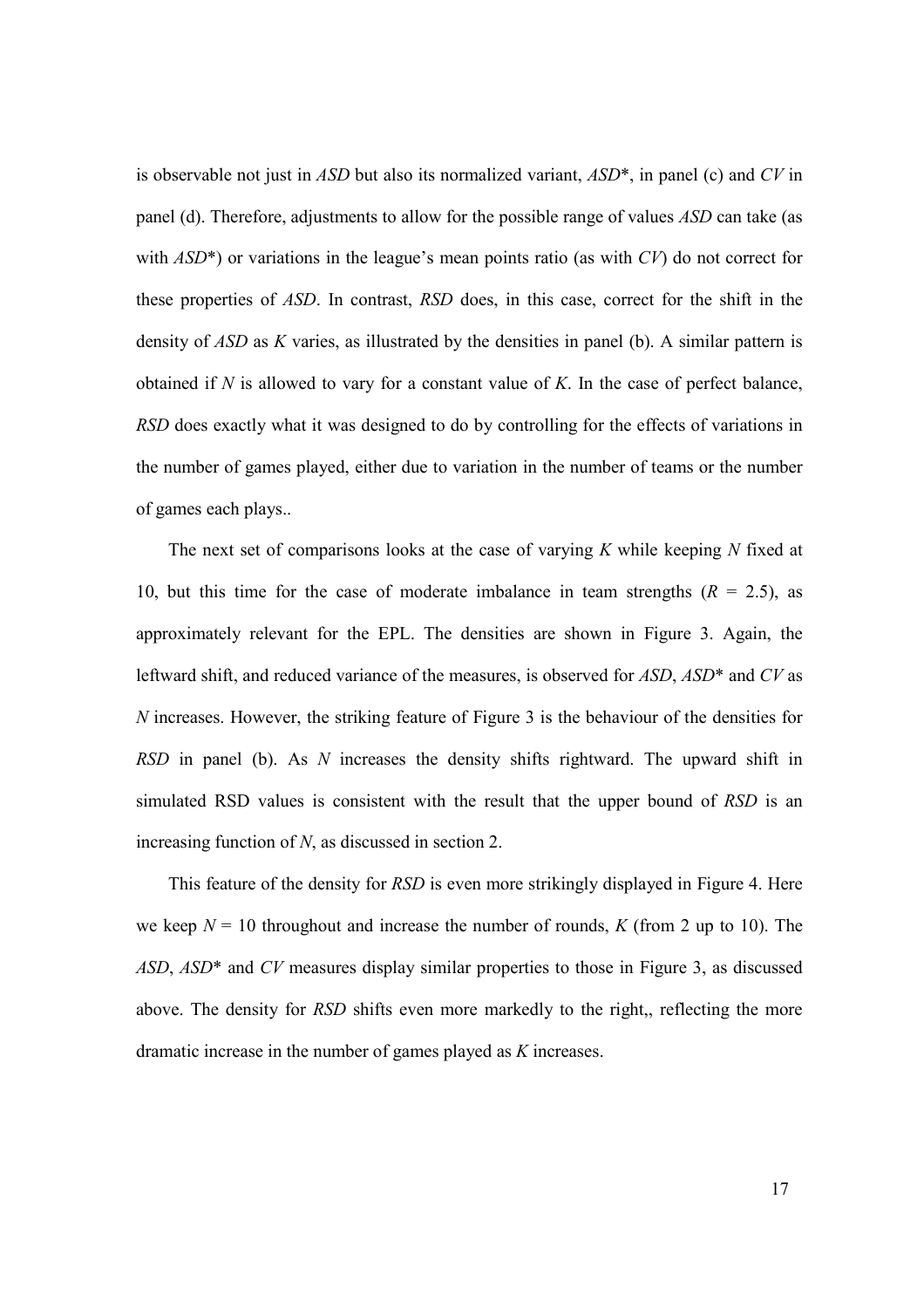Figure 5 compares the shift in the densities of ASD\* and RSD for the highest level of imbalance in the simulations ( $R = 5$ ). For  $ASD^*$ , the densities are all now centred at higher values of  $ASD^*$  compared to the locations in Figures 3 and 4 (panel (c)), reflecting the higher degree of imbalance in team strengths, but still display some leftward drift and decreased variance as K increases. The densities for RSD show an even more marked rightward shift as  $K$  increases; between them these densities span values of  $RSD$  in the range (2, 6) but with very little overlap between the densities for different values of  $K$ <sup>13</sup> This result is consistent with the result on the upper bound of RSD. As noted in section 2,  $RSD$ 's upper bound is strictly increasing in N and K. What these simulations illustrate is that the upward shift in the upper bound as  $N$  or  $K$  increases is not purely of hypothetical interest; the whole density shifts upwards for representative distributions of team strengths.

The notion that RSD controls for variation in season length and the number of teams therefore applies only in the polar case of perfect balance in team strengths, as illustrated in a comparison of Figure 2, panel (b) with the corresponding panels in Figures 3, 4 and 5. The sensitivity of RSD values to N and K also complicates interpretation of comparisons of RSD values from different leagues (with different N and/or K) or from the same league over time if there are variations in N and K. Direct comparisons of numerical values for  $RSD$ implicitly assume that RSD controls for season length so that differences in RSD values are supposed to reflect primarily differences in the degree of imbalance in playing strengths. However, in Figure 6 we plot densities for four different combinations of N, K and R:  $R =$ 1.25, with  $N = 10$  and  $K = 8$  (72 games for each team);  $R = 2.5$ , with  $N = 20$  and  $K = 2$  (38 games for each team),  $R = 2.5$ , with  $N = 10$  and  $K = 4$  (36 games for each team); and  $R = 5$ ,

<sup>&</sup>lt;sup>13</sup> This marked rightward shift in Figure 3 is therefore not an artefact of the way in which the strength distributions for a given  $R$  are adjusted as  $N$  is varied, because similar rightward shifts in the  $RSD$  densities are obtained when  $N$  is increased for given  $R$  and  $K$ , and when  $K$  is increased for given  $R$  and  $N$ .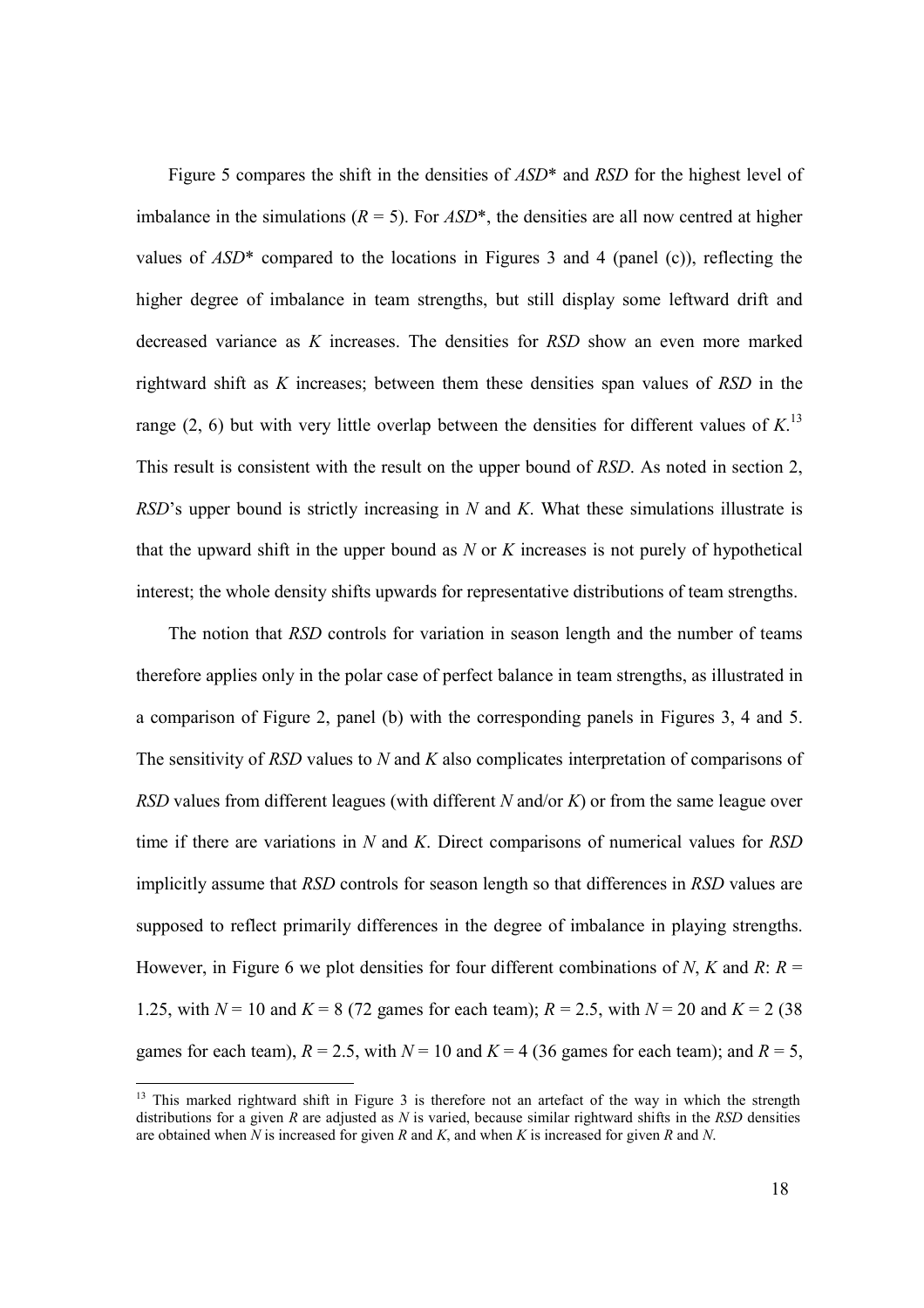with  $N = 10$  and  $K = 2$  (18 games for each team). The densities for RSD in panel (b) overlap considerably, suggesting that RSD is unable to distinguish the variation in competitive balance. It is possible that an additional 'correction' could be devised to allow for the variation in the number of games played for general departures from perfect balance. However, it is not immediately obvious what form this would take, as the problem appears to become more severe the more marked the departure from perfect balance, and such departures can occur in many different ways. In contrast, the densities for  $ASD^*$  in panel (a) do separate out the three different degrees of imbalance in playing strengths, at least for the limited comparisons involved. This is consistent with the ASD being less dramatically affected by variations in the number of games played by each team. Correction for the leftward shift of the ASD and ASD<sup>\*</sup> measures may therefore be a more fruitful avenue for further investigation.

#### 5. Conclusion

Appropriate measurement of competitive balance is a cornerstone of the economic analysis of professional sports leagues, not least because of the importance of arguments about the extent of competitive imbalance as a justification for radical restrictive practices in sports antitrust cases. The most common measure of within-season competitive balance in the sports economics literature is the relative standard deviation (RSD) of points (or win) proportions; its popularity is based on the widespread belief that it controls for season length when making CB comparisons. Simulation methods are used to examine the effects of changes in competition design on the distributional properties of RSD, in comparison with other standard-deviation-based CB measures, for different distributions of the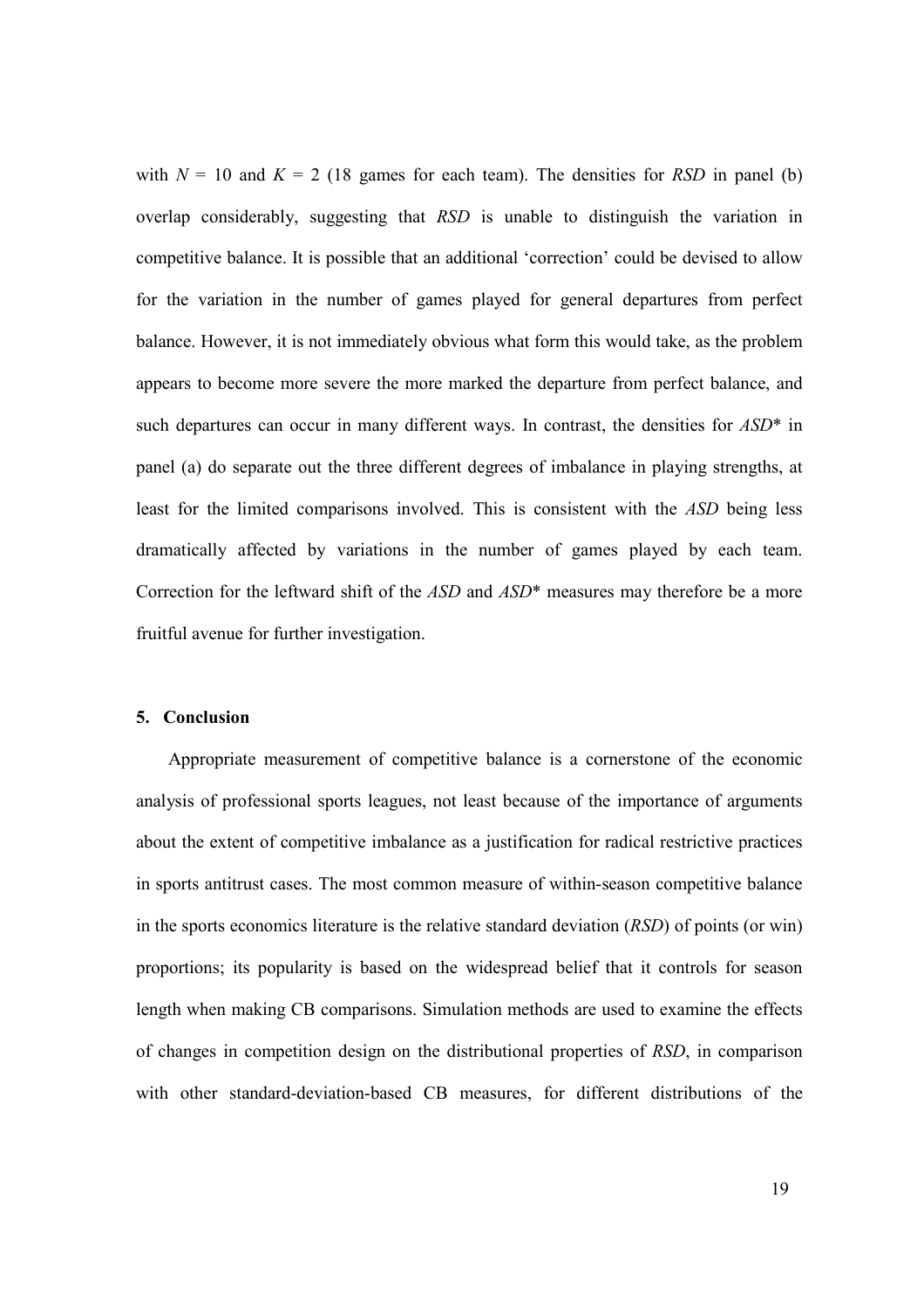strengths of teams in a league. The popular RSD measure performs as expected in cases of perfect balance, but if there is imbalance in team strengths its distribution is very sensitive to changes in competition design. Without further correction, comparison of RSD for different sports leagues with different numbers of teams and/or games played can lead to misleading conclusions about the underlying degree of competitive balance. Other standard-deviation-based measures, although subject to upward bias if the number of games played is not large, are less sensitive to variations in competition design and appear to offer a more useful basis for cross-league comparisons in competitive balance.

### Acknowledgements

We are grateful to Caitlin Owen for excellent research assistance. We also gratefully acknowledge financial support from a University of Otago Research Grant. An earlier version of this paper was presented in the University of Otago, Economics Research Seminar Series (June 2012).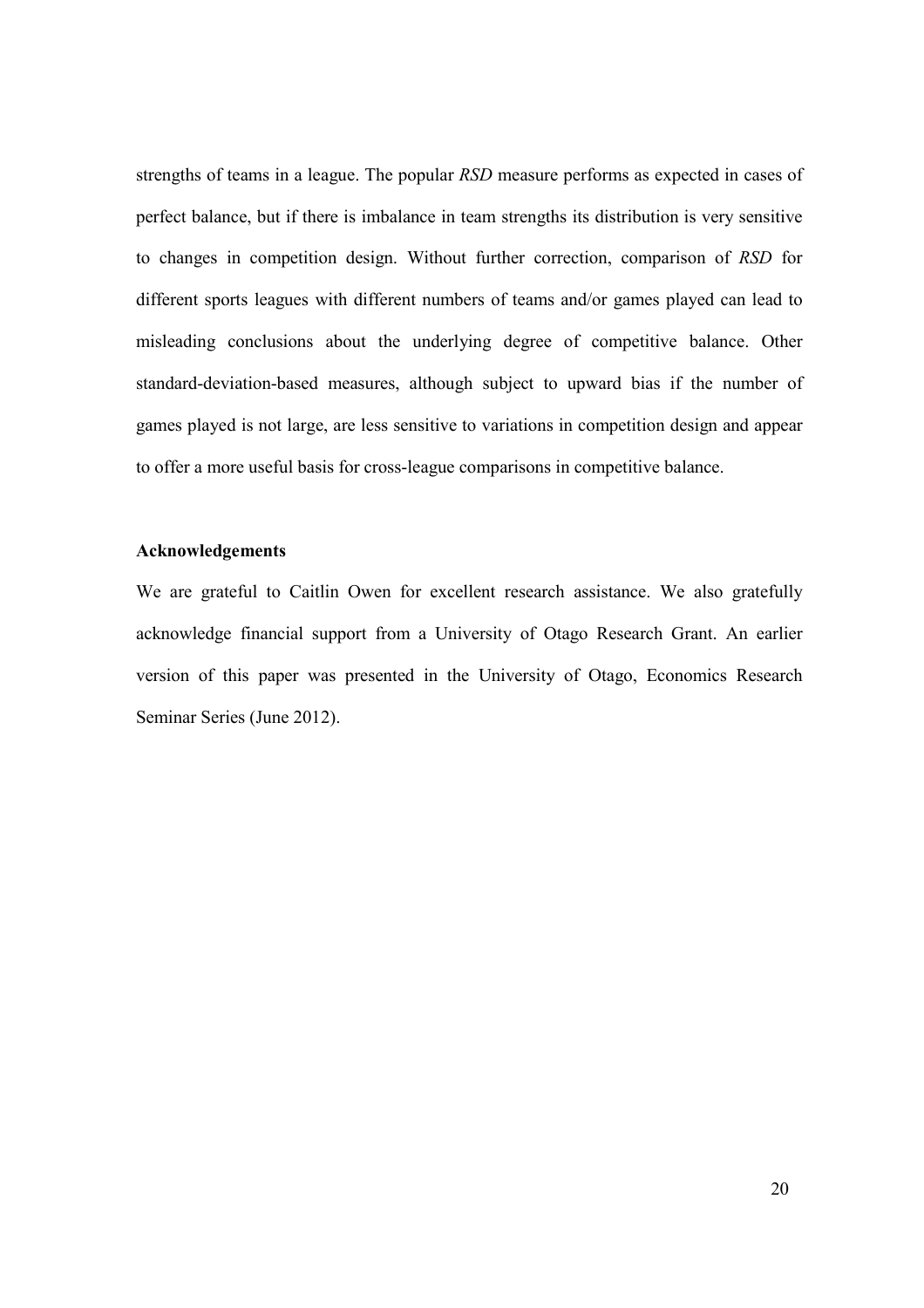## Table 1

Range of fitted strength ratings from the English Premier League, seasons 2001/02 – 2010/11

| Model                      | Mean range | Maximum range | Minimum range |
|----------------------------|------------|---------------|---------------|
| Bradley-Terry $(H \neq 0)$ | 2.812      | 3 7 1 1       | 1.989         |
| Bradley-Terry $(H=0)$      | 2.682      | 3.633         | 1.839         |
| Linear $(H \neq 0)$        | 2.275      | 3 1 7 4       | 1.700         |
| Linear $(H=0)$             | 2.275      | 3 1 7 5       | 1.700         |

## Table 2

Strength rating distributions used for simulations,  $N = 10$ 

| Team | Distribution 1 | Distribution 2 | Distribution 3 | Distribution 4 | Distribution 5 |
|------|----------------|----------------|----------------|----------------|----------------|
|      |                | 0.625          | 1.25           | 1.875          | 2.5            |
|      |                | 0.486111       | 0.972222       | 1.458333       | 1.944444       |
|      |                | 0.347222       | 0.694444       | 1.041667       | 1.388889       |
|      |                | 0.208333       | 0.416667       | 0.625          | 0.833333       |
|      |                | 0.069444       | 0.138889       | 0.208333       | 0.277778       |
| 6    |                | $-0.06944$     | $-0.13889$     | $-0.20833$     | $-0.27778$     |
|      |                | $-0.20833$     | $-0.41667$     | $-0.625$       | $-0.83333$     |
| 8    |                | $-0.34722$     | $-0.69444$     | $-1.04167$     | $-1.38889$     |
| 9    |                | $-0.48611$     | $-0.97222$     | $-1.45833$     | $-1.94444$     |
| 10   |                | $-0.625$       | $-1.25$        | $-1.875$       | $-2.5$         |

## Table 3

Strength rating distributions used for simulations,  $N = 15$ 

| Team | Distribution 1 | Distribution 2 | Distribution 3 | Distribution 4 | Distribution 5 |
|------|----------------|----------------|----------------|----------------|----------------|
|      |                | 0.625          | 1.25           | 1.875          | 2.5            |
|      |                | 0.535714       | 1.071429       | 1.607143       | 2.142857       |
|      |                | 0.446429       | 0.892857       | 1.339286       | 1.785714       |
| 4    |                | 0.357143       | 0.714286       | 1.071429       | 1.428571       |
|      |                | 0.267857       | 0.535714       | 0.803571       | 1.071429       |
| 6    |                | 0.178571       | 0.357143       | 0.535714       | 0.714286       |
|      |                | 0.089286       | 0.178571       | 0.267857       | 0.357143       |
| 8    |                | $\theta$       | $\theta$       |                | $\mathbf{0}$   |
| 9    |                | $-0.08929$     | $-0.17857$     | $-0.26786$     | $-0.35714$     |
| 10   |                | $-0.17857$     | $-0.35714$     | $-0.53571$     | $-0.71429$     |
| 11   |                | $-0.26786$     | $-0.53571$     | $-0.80357$     | $-1.07143$     |
| 12   |                | $-0.35714$     | $-0.71429$     | $-1.07143$     | $-1.42857$     |
| 13   |                | $-0.44643$     | $-0.89286$     | $-1.33929$     | $-1.78571$     |
| 14   |                | $-0.53571$     | $-1.07143$     | $-1.60714$     | $-2.14286$     |
| 15   |                | $-0.625$       | $-1.25$        | $-1.875$       | $-2.5$         |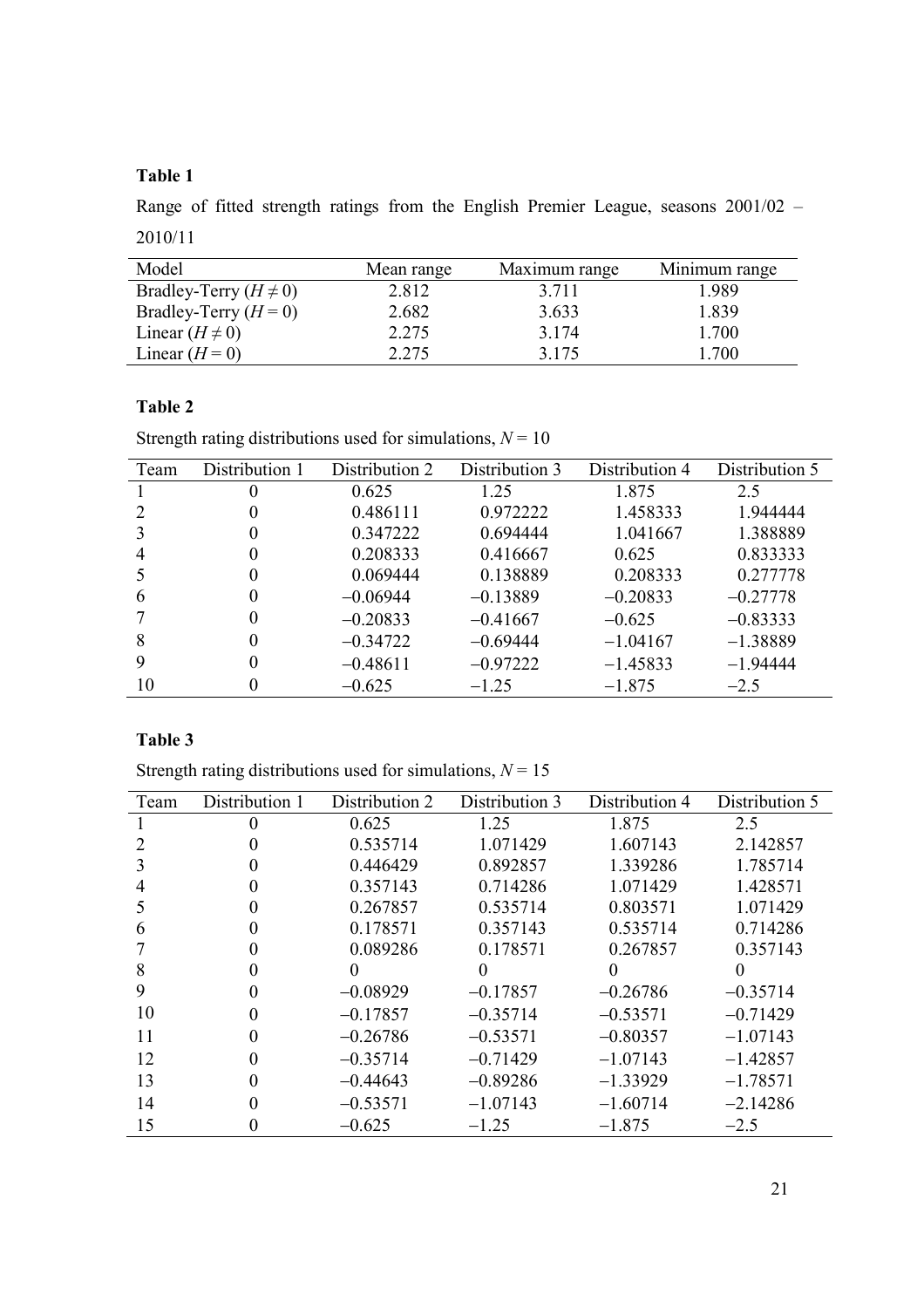# Table 4

| Team           | Distribution 1 | Distribution 2 | Distribution 3 | Distribution 4 | Distribution 5 |
|----------------|----------------|----------------|----------------|----------------|----------------|
|                | $\overline{0}$ | 0.625          | 1.25           | 1.875          | 2.5            |
| $\overline{2}$ | 0              | 0.559211       | 1.118421       | 1.677632       | 2.236842       |
| 3              | 0              | 0.493421       | 0.986842       | 1.480263       | 1.973684       |
| 4              | 0              | 0.427632       | 0.855263       | 1.282895       | 1.710526       |
| 5              | $\theta$       | 0.361842       | 0.723684       | 1.085526       | 1.447368       |
| 6              | 0              | 0.296053       | 0.592105       | 0.888158       | 1.184211       |
| 7              | 0              | 0.230263       | 0.460526       | 0.690789       | 0.921053       |
| 8              | 0              | 0.164474       | 0.328947       | 0.493421       | 0.657895       |
| 9              | 0              | 0.098684       | 0.197368       | 0.296053       | 0.394737       |
| 10             | 0              | 0.032895       | 0.065789       | 0.098684       | 0.131579       |
| 11             | $\theta$       | $-0.03289$     | $-0.06579$     | $-0.09868$     | $-0.13158$     |
| 12             | 0              | $-0.09868$     | $-0.19737$     | $-0.29605$     | $-0.39474$     |
| 13             | 0              | $-0.16447$     | $-0.32895$     | $-0.49342$     | $-0.65789$     |
| 14             | 0              | $-0.23026$     | $-0.46053$     | $-0.69079$     | $-0.92105$     |
| 15             | $\theta$       | $-0.29605$     | $-0.59211$     | $-0.88816$     | $-1.18421$     |
| 16             | $\theta$       | $-0.36184$     | $-0.72368$     | $-1.08553$     | $-1.44737$     |
| 17             | $\theta$       | $-0.42763$     | $-0.85526$     | $-1.28289$     | $-1.71053$     |
| 18             | 0              | $-0.49342$     | $-0.98684$     | $-1.48026$     | $-1.97368$     |
| 19             | 0              | $-0.55921$     | $-1.11842$     | $-1.67763$     | $-2.23684$     |
| 20             | 0              | $-0.625$       | $-1.25$        | $-1.875$       | $-2.5$         |

Strength rating distributions used for simulations,  $N = 20$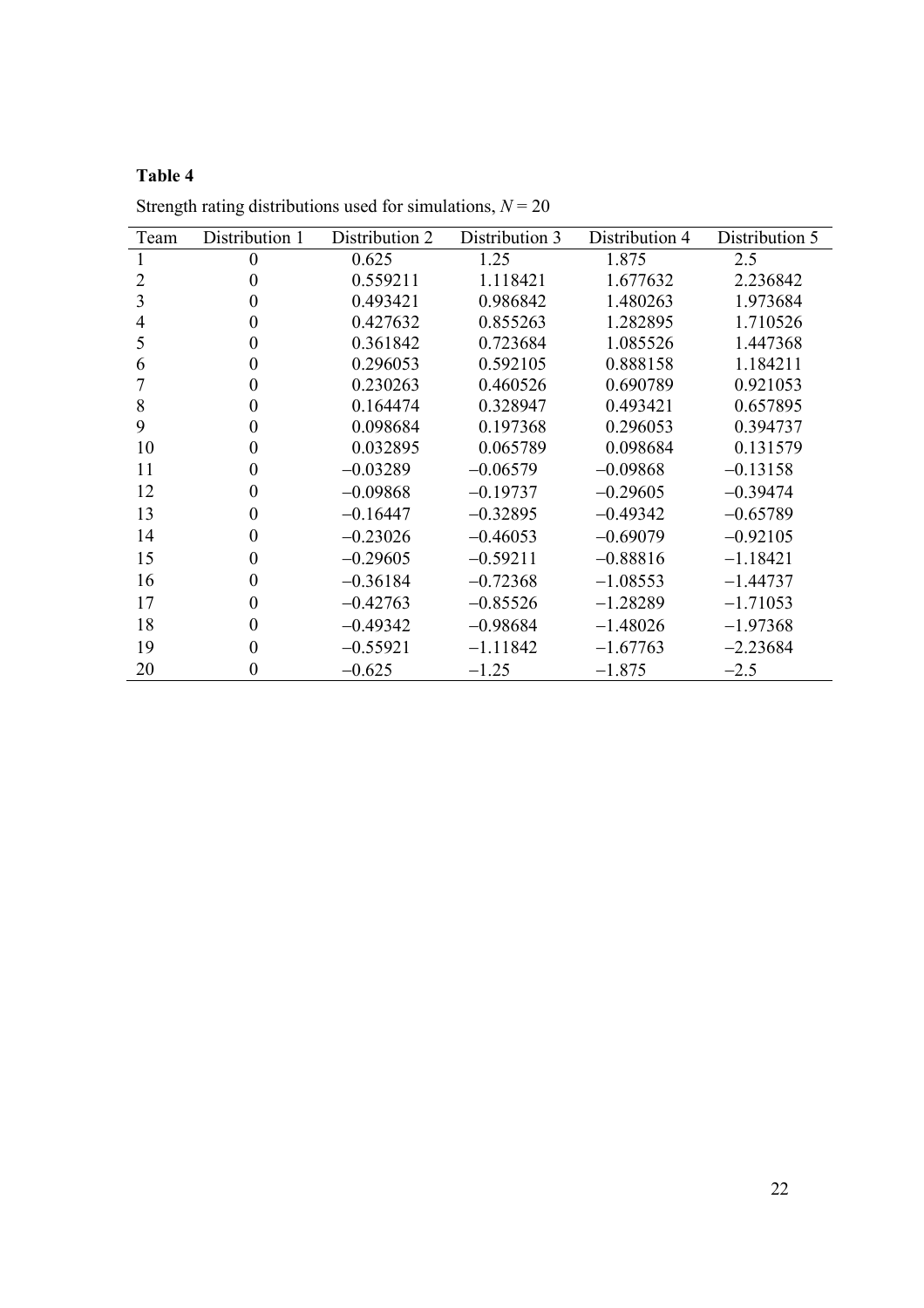# Table 5

| Team           | Distribution 1   | Distribution 2   | Distribution 3 | Distribution 4 | Distribution 5 |
|----------------|------------------|------------------|----------------|----------------|----------------|
| $\mathbf{1}$   | $\boldsymbol{0}$ | 0.625            | 1.25           | 1.875          | 2.5            |
| $\overline{2}$ | $\boldsymbol{0}$ | 0.572917         | 1.145833       | 1.71875        | 2.291667       |
| 3              | $\theta$         | 0.520833         | 1.041667       | 1.5625         | 2.083333       |
| 4              | 0                | 0.46875          | 0.9375         | 1.40625        | 1.875          |
| 5              | $\theta$         | 0.416667         | 0.833333       | 1.25           | 1.666667       |
| 6              | $\overline{0}$   | 0.364583         | 0.729167       | 1.09375        | 1.458333       |
| 7              | 0                | 0.3125           | 0.625          | 0.9375         | 1.25           |
| 8              | $\boldsymbol{0}$ | 0.260417         | 0.520833       | 0.78125        | 1.041667       |
| 9              | 0                | 0.208333         | 0.416667       | 0.625          | 0.833333       |
| 10             | $\theta$         | 0.15625          | 0.3125         | 0.46875        | 0.625          |
| 11             | 0                | 0.104167         | 0.208333       | 0.3125         | 0.416667       |
| 12             | 0                | 0.052083         | 0.104167       | 0.15625        | 0.208333       |
| 13             | $\theta$         | $\boldsymbol{0}$ | $\theta$       | $\mathbf{0}$   | $\theta$       |
| 14             | $\boldsymbol{0}$ | $-0.05208$       | $-0.10417$     | $-0.15625$     | $-0.20833$     |
| 15             | $\overline{0}$   | $-0.10417$       | $-0.20833$     | $-0.3125$      | $-0.41667$     |
| 16             | $\theta$         | $-0.15625$       | $-0.3125$      | $-0.46875$     | $-0.625$       |
| 17             | $\theta$         | $-0.20833$       | $-0.41667$     | $-0.625$       | $-0.83333$     |
| 18             | $\theta$         | $-0.26042$       | $-0.52083$     | $-0.78125$     | $-1.04167$     |
| 19             | $\boldsymbol{0}$ | $-0.3125$        | $-0.625$       | $-0.9375$      | $-1.25$        |
| 20             | $\theta$         | $-0.36458$       | $-0.72917$     | $-1.09375$     | $-1.45833$     |
| 21             | $\theta$         | $-0.41667$       | $-0.83333$     | $-1.25$        | $-1.66667$     |
| 22             | $\theta$         | $-0.46875$       | $-0.9375$      | $-1.40625$     | $-1.875$       |
| 23             | 0                | $-0.52083$       | $-1.04167$     | $-1.5625$      | $-2.08333$     |
| 24             | $\theta$         | $-0.57292$       | $-1.14583$     | $-1.71875$     | $-2.29167$     |
| 25             | $\boldsymbol{0}$ | $-0.625$         | $-1.25$        | $-1.875$       | $-2.5$         |

Strength rating distributions used for simulations,  $N = 25$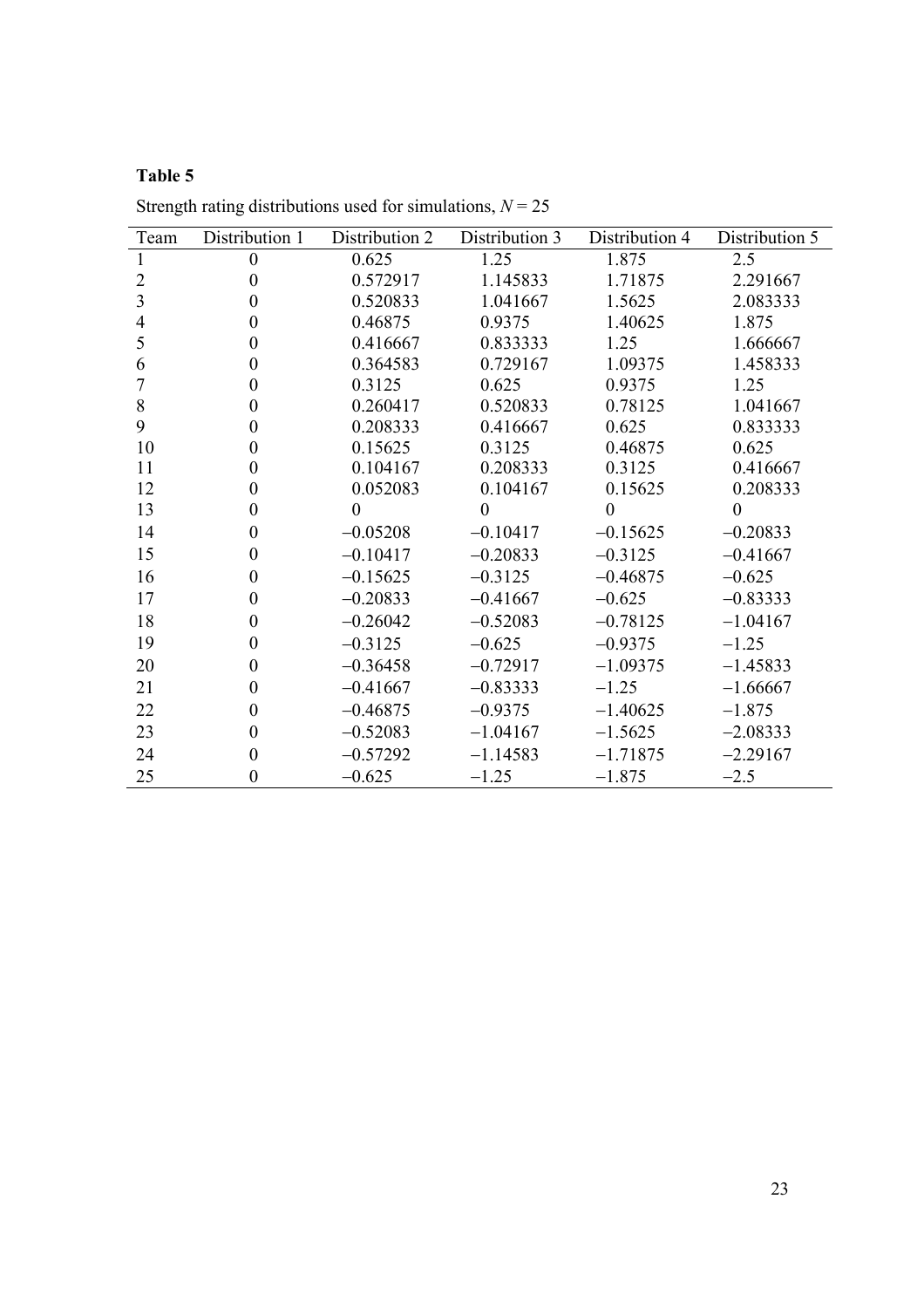

Fig. 1. Density functions of CB measures for different distributions of team strengths from  $R = 0$  (perfect balance) to  $R = 5$  (high degree of imbalance)



Fig. 2. Density functions of CB measures for  $R = 0$  (perfect balance),  $N =$ 10, and different values of  $K$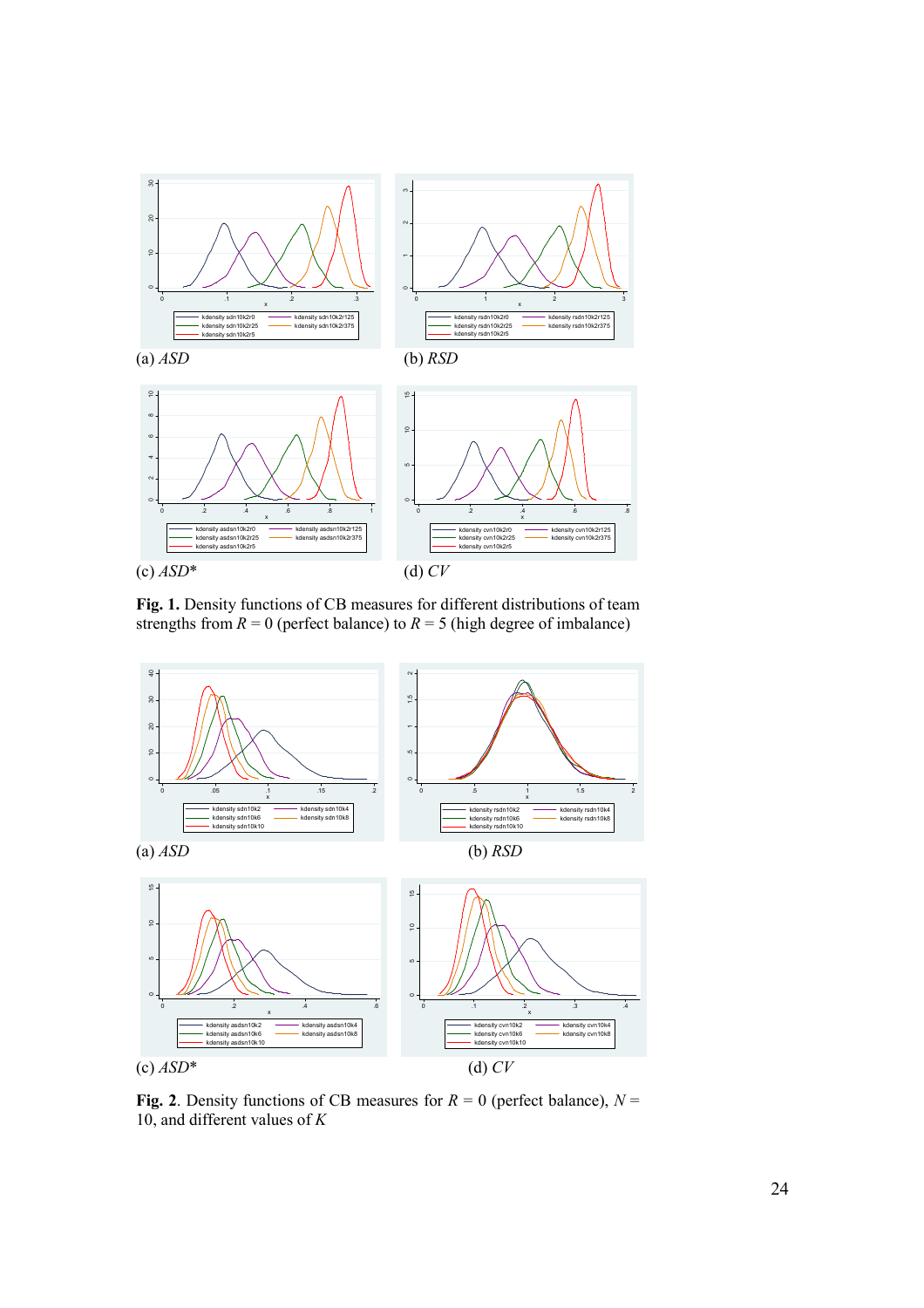

Fig. 3. Density functions of CB measures for  $R = 2.5$  (moderate imbalance),  $K = 2$ , and different values of N



Fig. 4. Density functions of CB measures for  $R = 2.5$  (moderate imbalance),  $N = 10$ , and different values of K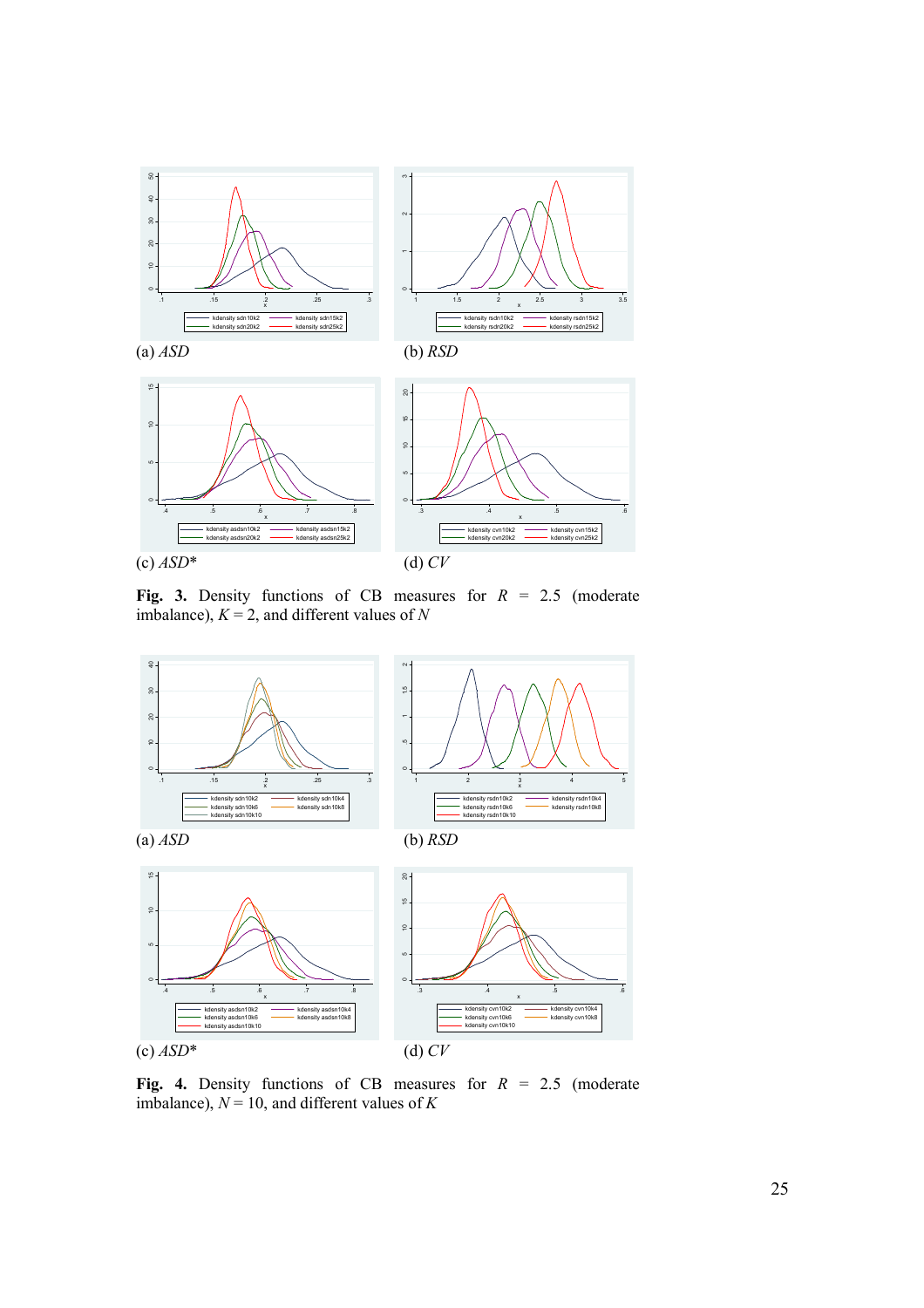

Fig. 5. Density functions of CB measures for  $R = 5$  (severe imbalance),  $N =$ 10, and different values of  $K$ 



Fig. 6. Density functions of CB measures for different combinations of R,  $N$  and  $K$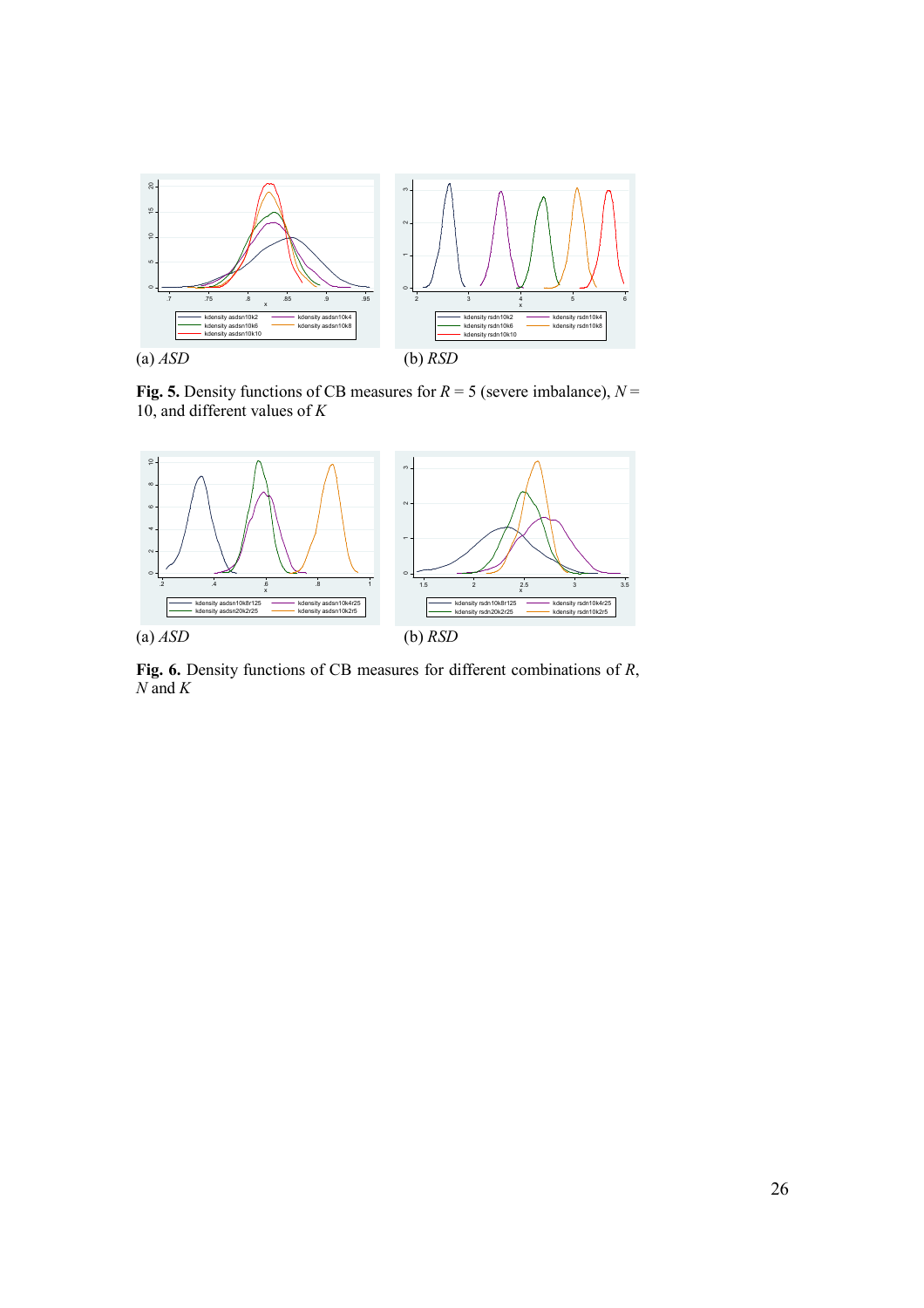#### References

Bajo, O., Salas, R., 2002. Inequality foundations of concentration measures: An application to the Hannah-Kay indices. Spanish Economic Review 4, 311-316.

Blair, R.D., 2012. Sports Economics. (Cambridge University Press, Cambridge).

- Borland, J., MacDonald, R., 2003. Demand for sport. Oxford Review of Economic Policy 19, 478-502.
- Bradley, R.A., Terry, M.E., 1952. Rank analysis of incomplete block designs: I. The method of paired comparisons. Biometrika 39, 324-345.
- Brizzi, M., 2002. A class of indices of equality of a sport championship: Definition, properties and inference. In: Mrvar, A., Ferligoj, A. (Eds), Developments in Statistics (Faculty of Social Sciences (FDV), University of Ljubljana, Ljubljana, Slovenia), pp. 175-195.
- Cain, L.P., Haddock, D.D., 2006. Measuring parity: Tying into the idealized standard deviation. Journal of Sports Economics 5, 169-185.
- Clarke, S.R., 1993. Computer forecasting of Australian rules football for a daily newspaper. Journal of the Operational Research Society 44, 753-759.
- Clarke, S.R., 2005. Home advantage in the Australian Football League. Journal of Sports Sciences 23, 375-385.
- Cox, N.J., 2007. Kernel estimation as a basic tool for geomorphological data analysis. Earth Surface Processes and Landforms 32, 1902-1912.
- Depken, C.A., II, 1999. Free-agency and the competitiveness of Major League Baseball. Review of Industrial Organization 14, 205-217.
- Dobson, S., Goddard, J., 2011. The Economics of Football, 2<sup>nd</sup> Edition. (Cambridge University Press, Cambridge).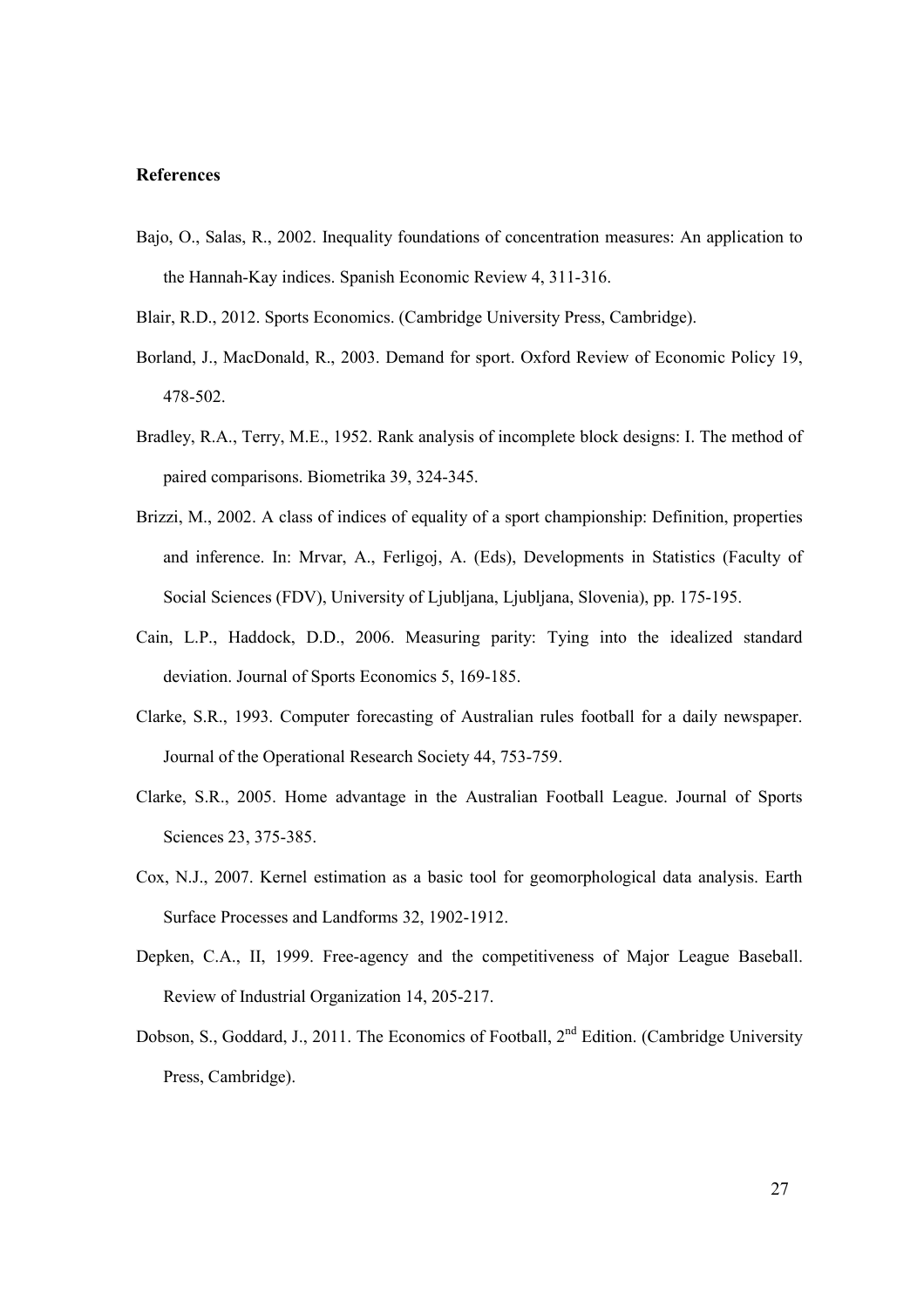- Dobson. S., Goddard, J., 2010. Optimizing strategic behaviour in a dynamic setting in professional team sports. European Journal of Operational Research 205, 661-669.
- Dobson, S., Goddard, J., Wilson, J.O.S., 2001. League structure and match attendances in English rugby league. International Review of Applied Economics 15, 335-351.
- Forrest, D., Simmons, R., 2002. Outcome uncertainty and attendance demand in sport: The case of English soccer. Journal of the Royal Statistical Society, Series D (The Statistician) 51, 229-241.
- Forrest, D., Beaumont, J., Goddard, J., Simmons, R., 2005. Home advantage and the debate about competitive balance in professional sports leagues. Journal of Sports Sciences 23, 439-445.
- Fort, R., 2006. Competitive balance in North American professional sports. In: Fizel, J. (Ed.), Handbook of Sports Economics Research (M.E. Sharpe, Armonk, NY), pp. 190-206.
- Fort, R., 2007. Comments on "measuring parity". Journal of Sports Economics 8, 642-651.
- Fort, R.D., 2011. Sports Economics (Third edition) (Pearson Prentice Hall: Upper Saddle River, NJ).
- Fort, R., Maxcy, J., 2003. Comment on "Competitive balance in sports leagues: An introduction". Journal of Sports Economics 4, 154-160.
- Fort, R., Quirk, J., 1995. Cross-subsidization, incentives, and outcomes in professional team sports leagues. Journal of Economic Literature 33, 1265-1299.
- Fort, R., Quirk, J., 1997. Introducing a competitive economic environment into professional sports. In: Hendricks, W. (Ed.), Advances in the Economics of Sport, Volume 2 (JAI Press, Greenwich, CT), pp. 3-26.
- Fort, R., Quirk, J., 2010. Optimal competitive balance in single-game ticket sports leagues. Journal of Sports Economics 11, 587-601.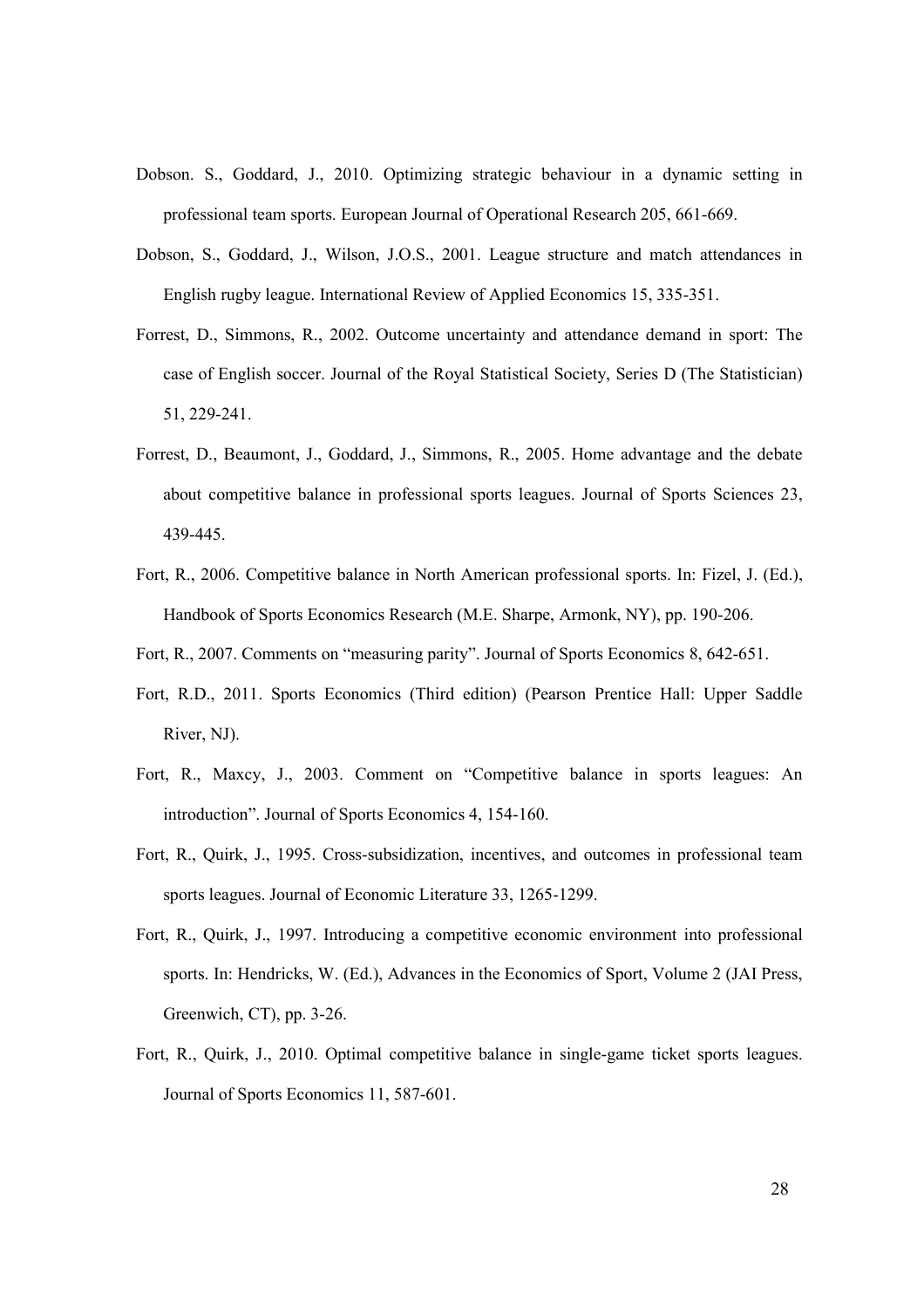- Fort, R., Quirk, J., 2011. Optimal competitive balance in a season ticket league. Economic Inquiry 49, 464-473.
- Goossens, K., 2006. Competitive balance in European football: comparison by adapting measures: national measure of seasonal imbalance and top3. Rivista di Diritto ed Economia dello Sport 2, 77-122.
- Horowitz, I., 1997. The increasing competitive balance in Major League Baseball. Review of Industrial Organization 12, 373-387.
- Humphreys, B.R., 2002. Alternative measures of competitive balance in sports leagues. Journal of Sports Economics 3, 133-148.
- Koning, R.H., 2000. Balance in competition in Dutch soccer. Journal of the Royal Statistical Society, Series D (The Statistician) 49, 419-431.
- Koning, R.H., Koolhaas, M., Renes, G., Ridder, G., 2003. A simulation model for football championships. European Journal of Operational Research 148, 268-276.
- King, N., Owen, P.D., Audas, R., 2011. Playoff uncertainty, match uncertainty and attendance at Australian National Rugby League matches. Economic Record (doi: 10.1111/j.1475- 4932.2011.00778.x), Early View, 16p.
- Kringstad, M., Gerrard, B., 2007. Beyond competitive balance. In: Parent, M.M., Slack, T. (Eds), International Perspectives on the Management of Sport (Butterworth-Heinemann, Burlington, MA), pp. 149-172.
- Leeds, M., von Allmen, P., 2008. The Economics of Sport (Third edition). (Pearson Addison Wesley: Boston, MA).
- Manasis, V., Avgerinou, V., Ntzoufras, I., Reade, J.J., 2011. Measurement of competitive balance in professional team sports using the normalized concentration ratio. Economics Bulletin 31, 2529-2540.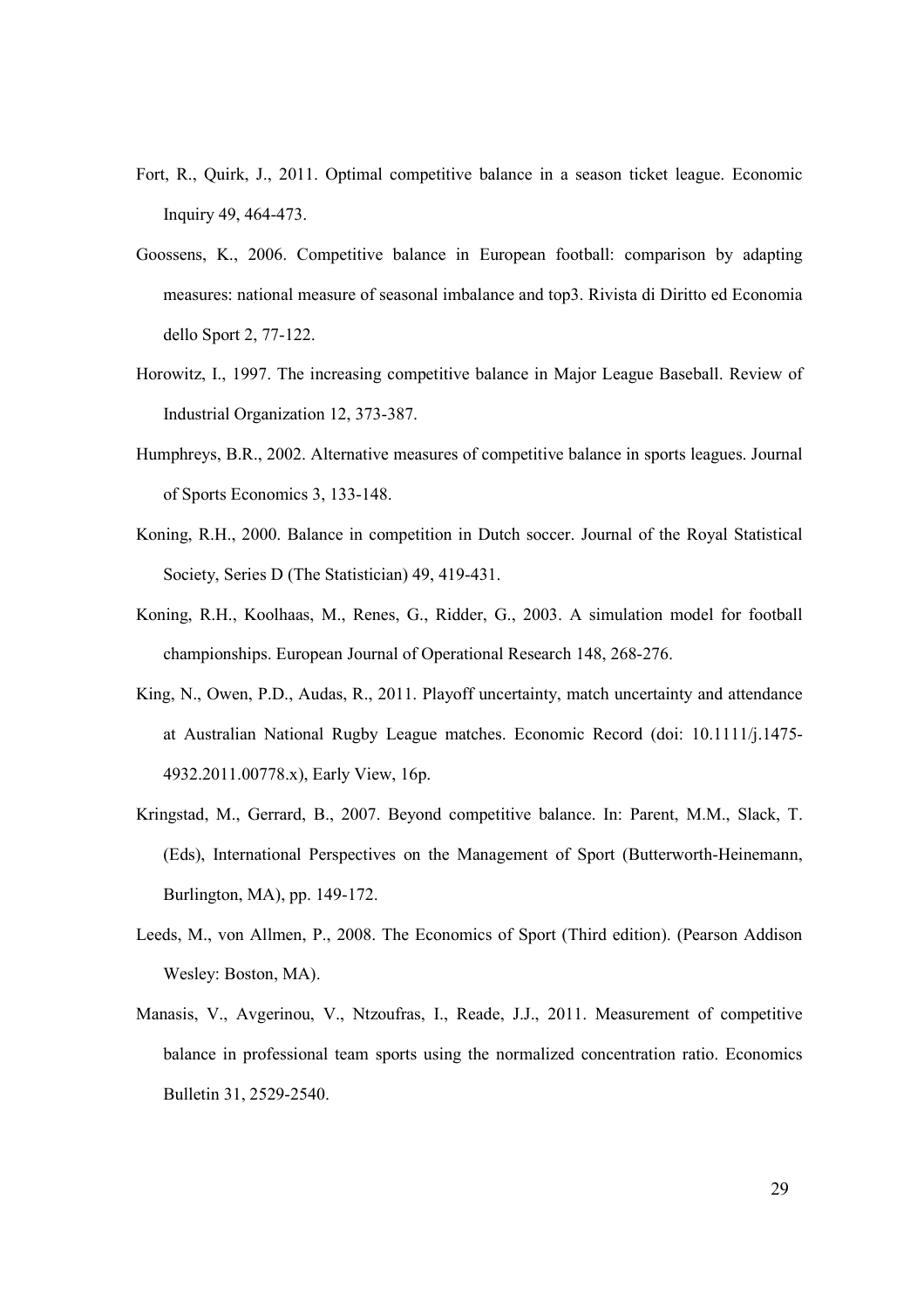- Noll, R.G., 1988. Professional Basketball, Studies in Industrial Economics Paper No. 144. Stanford University, Stanford, CA.
- Owen, P.D., 2010. Limitations of the relative standard deviation of win percentages for measuring competitive balance in sports leagues. Economics Letters 109, 38-41.
- Owen, P.D., 2012. Measuring parity in sports leagues with draws: Further comments. Journal of Sports Economics 13, 85-95.
- Owen, P.D., Ryan, M., Weatherston, C.R., 2007. Measuring competitive balance in professional sports using the Herfindahl-Hirschman index. Review of Industrial Organization 31, 289-302.
- Puterman, M.L., Wang, Q., 2011. Optimal dynamic clustering through relegation and promotion: How to design a competitive sports league. Journal of Quantitative Analysis in Sports 7(2), Article 7, http://www.bepress.com/jqas/vol7/iss2/7
- Quirk, J., Fort, R.D., 1992. Pay Dirt: The Business of Professional Team Sports. (Princeton University Press, Princeton, NJ).
- Rottenberg, S., 1956. The baseball players' labor market. Journal of Political Economy 64, 242-258.
- Scarf, P.A., Shi, X., 2008. The importance of a match in a tournament. Computers and Operations Research 35, 2406-2418.
- Scarf, P., Yusof, M.M., Bilbao, M., 2009. A numerical study of designs for sporting contests. European Journal of Operational Research 198, 190-198.
- Schmidt, M.B., Berri, D.J., 2001. Competitive balance and attendance: The case of Major League Baseball. Journal of Sports Economics 2, 145-167.
- Scully, G.W., 1989. The Business of Major League Baseball. (University of Chicago Press, Chicago, IL).